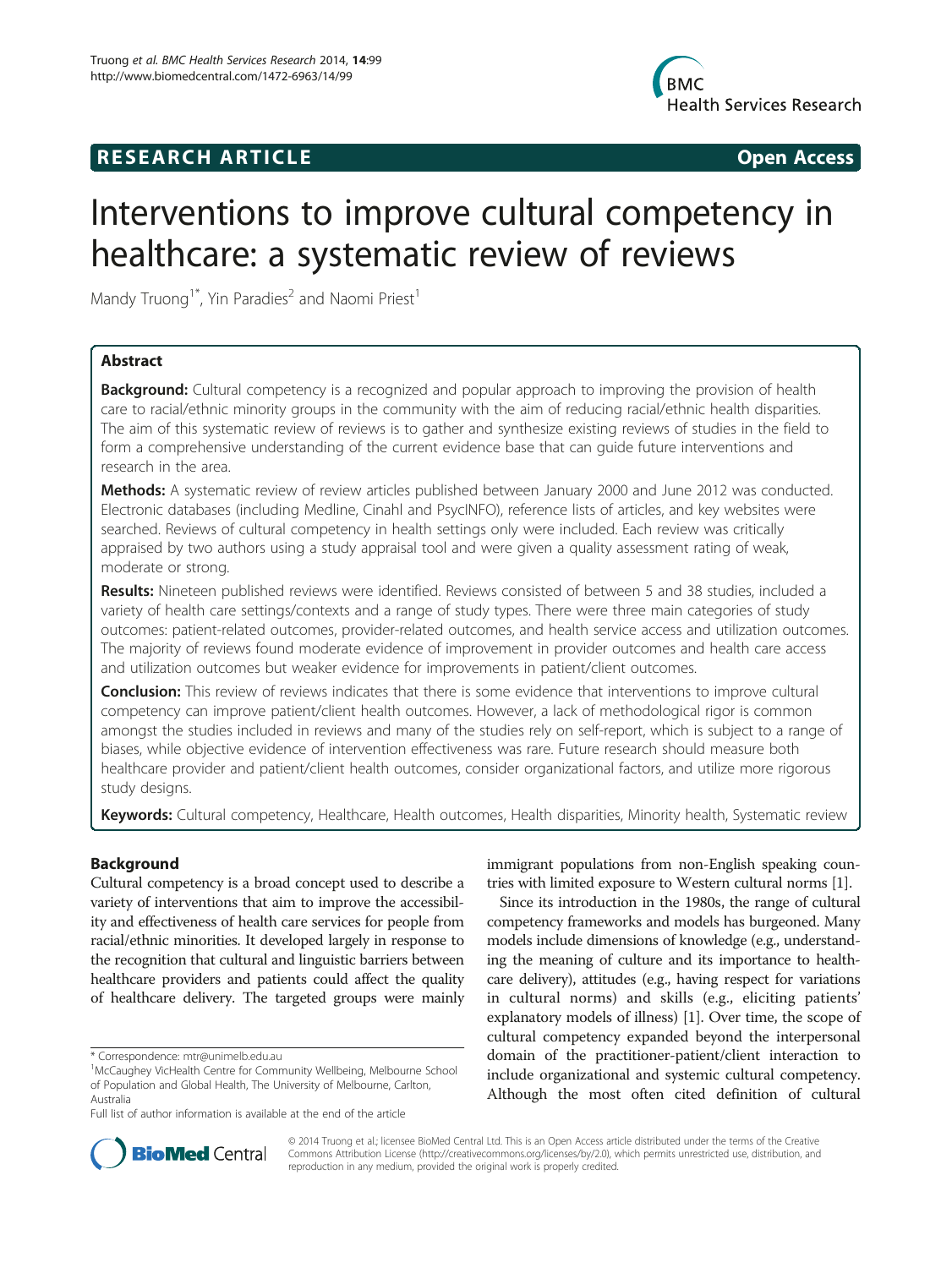competency is that of Cross and colleagues [\[2](#page-15-0)], there is no one widely accepted and definitive conceptual cultural competency framework. The literature contains many analogous terms/concepts (e.g. culturally appropriate care, multicultural education) that add to the lack of clarity in this field.

There is an abundance of international literature related to cultural competency and the importance of its integration into all levels of health care. In the United States, the prominence of cultural competency within health policy and practice is largely attributed to federal and state regulations calling for culturally competent care (Office of Minority Health, 2001).

Existing reviews have examined cultural competency and related concepts within health care settings such as nursing [[3\]](#page-15-0) and mental health [[4\]](#page-15-0) as well as within health care systems [\[5\]](#page-15-0). Some reviews have focused on either provider outcomes [\[6](#page-15-0)] or patient/client outcomes [[7\]](#page-15-0) while others have examined specific health conditions such as diabetes [[8\]](#page-15-0).

These existing reviews highlight a lack of robust evidence pertaining to the relationship between cultural competency and improved provider/organizational behaviors or patient/client health outcomes. There is also a lack of consensus on the most effective ways of improving cultural competency [\[9](#page-15-0)] and continuing debate as to whether interventions to improve cultural competency can lead to a reduction in health disparities caused by racial/ethnic discrimination [\[10\]](#page-15-0). The aim of this systematic review of reviews is to gather and synthesize existing reviews of studies in the field to form a comprehensive understanding of the current evidence base that can guide future interventions and research in the area.

For this review of reviews, interventions to improve cultural competency are defined as those that aim to: improve the accessibility and effectiveness of health care for people from racial/ethnic minorities by increasing awareness, knowledge and skills of health care providers or patients as well as modifying policies and practices of organizations. These interventions may be focused at the health care provider-patient/client level (e.g. interpersonal interactions) or more broadly at the organizational level (e.g. integration cultural competency into policies, plans and processes). Interventions that meet this definition may also be referred to in this paper by other terms such as culturally appropriate care and multicultural education if these terms are utilized in specific reviews.

#### Methods

#### Search strategy

In November 2011 the following databases and electronic journal collections were searched from 2000 to 2011: Medline, Cinahl, Eric, PsycINFO, Proquest (Dissertation/ Theses), Scopus and the Cochrane Systematic Review Database. Reference lists were hand-searched for other reviews. Key websites (i.e. [www.diversityrx.org,](http://www.diversityrx.org/) [www.nccc.](http://www.nccc.georgetown.edu) [georgetown.edu](http://www.nccc.georgetown.edu), [www.minorityhealth.hhs.gov,](http://www.minorityhealth.hhs.gov) [www.ceh.](http://www.ceh.org.au) [org.au,](http://www.ceh.org.au) [www.hrsa.gov,](http://www.hrsa.gov) [www.nice.org.uk](http://www.nice.org.uk)) were also searched. In July 2012 the search was updated to include recent studies published up to June 2012. See Additional file [1](#page-15-0) for search terms used.

As cultural competency did not achieve popularity until the late 1990s and government policies mandating cultural competence did not occur until the early 2000s [[11\]](#page-15-0), a search timeframe of 2000–2012 was chosen.

#### Inclusion and exclusion criteria

A review was considered eligible for inclusion if it met the following criteria: i) included quantitative, qualitative or mixed methods studies, ii) was written in English, iii) included studies involving: health care/service providers/ practitioners/clinicians, health administrators, support staff and patients/clients/health service users, iv) included studies utilizing any strategies or interventions to improve cultural competency (e.g. training programs or workshops or educational courses), v) included studies involving intervention settings or services related to the health sector (e.g. hospitals, community health services, educational institutions teaching health related courses), vi) included studies that used one or more outcome measures at an individual level (e.g. survey), organizational level (e.g. programs) or system level (e.g. policies).

Reviews were excluded if they described cultural competency in other non-health settings (e.g. education system), were conducted prior to the year 2000, or did not contain a methods section that included information on: search strategy, number of included studies, and details of studies.

#### Quality of the review and synthesis of results

Each review was critically appraised independently by two authors using the health-evidence.org tool for reviews [\[12](#page-15-0)]. This tool consists of ten questions to assess the quality of the review using commonly accepted evidence-informed principles. Reviews were given a quality assessment rating of weak, moderate or strong.

#### Identification of reviews

The total search identified 6,830 results. Based on the inclusion and exclusion criteria, titles and abstracts were screened for eligibility by the first author. Full texts were retrieved for all reviews where inclusion was in doubt. To reduce the potential for bias in the screening process, the second author independently screened 10% of the total identified titles and also extracted data for 10% of the reviews that met the inclusion criteria. There was no difference in agreement between reviewers. See Figure [1](#page-2-0): PRISMA flow diagram for a flow chart summary of the search and inclusion/exclusion process.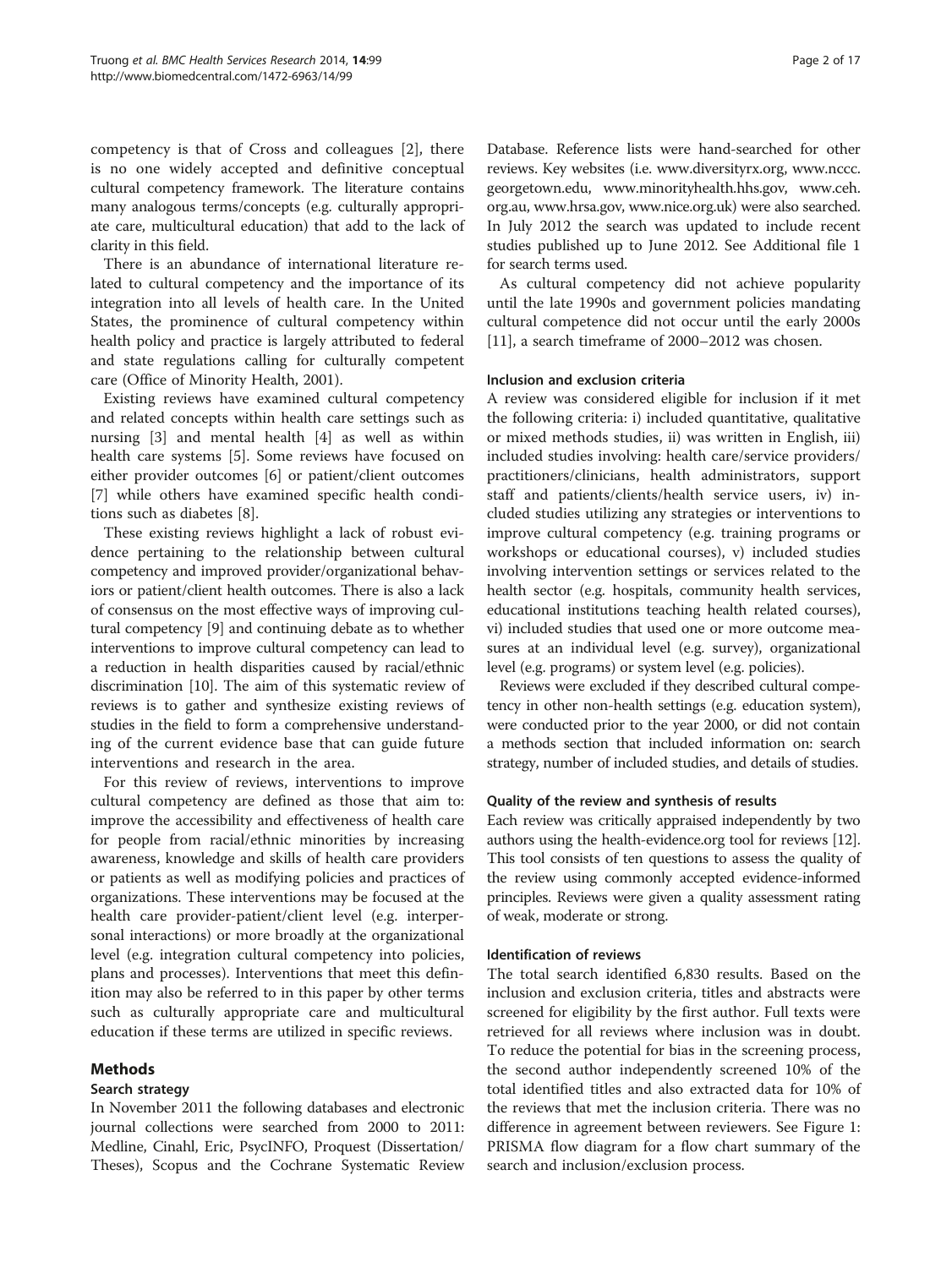<span id="page-2-0"></span>

#### Data extraction and analysis

Data extracted from the included reviews was entered into an Excel 2011 spreadsheet under the following headings: author(s), year of publication, health care setting/context, definition/concept/framework of cultural competence, method of review (e.g. database(s) searched), inclusion/exclusion criteria, number of included papers, types of papers included, study quality assessment, major findings, recommendations and quality/critical appraisal of review.

Data extracted from the reviews was descriptively analyzed using Excel 2011. Meta-analysis was not conducted due to the heterogeneity of the reviews and their included studies. Analysis focused on: types of interventions and study outcomes.

#### Results

#### Overview of reviews

Searching yielded a total of 6,830 titles, of which 19 met the inclusion criteria and were extracted for analysis (Table [1](#page-3-0)) [[3-8,13-25](#page-15-0)]. The main reasons for exclusion were: articles were commentary or opinion pieces, articles were of primary studies, review articles examined cultural competency assessment tools and review articles but did not include any studies with interventions. Six review articles were excluded for not providing information on search strategy and details of included studies [\[26-31\]](#page-15-0).

The majority of reviews  $(n = 15)$  were published between 2007 and 2012. Reviews focused on a range of health care settings/contexts, including: health professionals, community rehabilitation, nursing and health systems. A range of study designs were included in the reviews, including randomized controlled trials, pre and post designs as well as qualitative studies. Most reviews provided a definition of cultural competency or related concept. The number of studies included in each review varied between 5 and 38. Smith et al.'s [\[19](#page-15-0)] review consisted of two meta-analyses, of which only the second meta-analysis  $(n = 37)$  met the inclusion criteria. (The first meta-analysis consisted of retrospective survey studies that did not report outcome measures.) Thirteen reviews assessed the quality of studies using critical appraisal tools such as the Oxford Centre for Evidence Based Medicine [[13](#page-15-0)].

#### Interventions to improve cultural competency

Types of interventions to improve cultural competency included in the reviews were: training/workshops/programs for health practitioners (e.g. doctors, nurses and community health workers), culturally specific/tailored education or programs for patient/clients, interpreter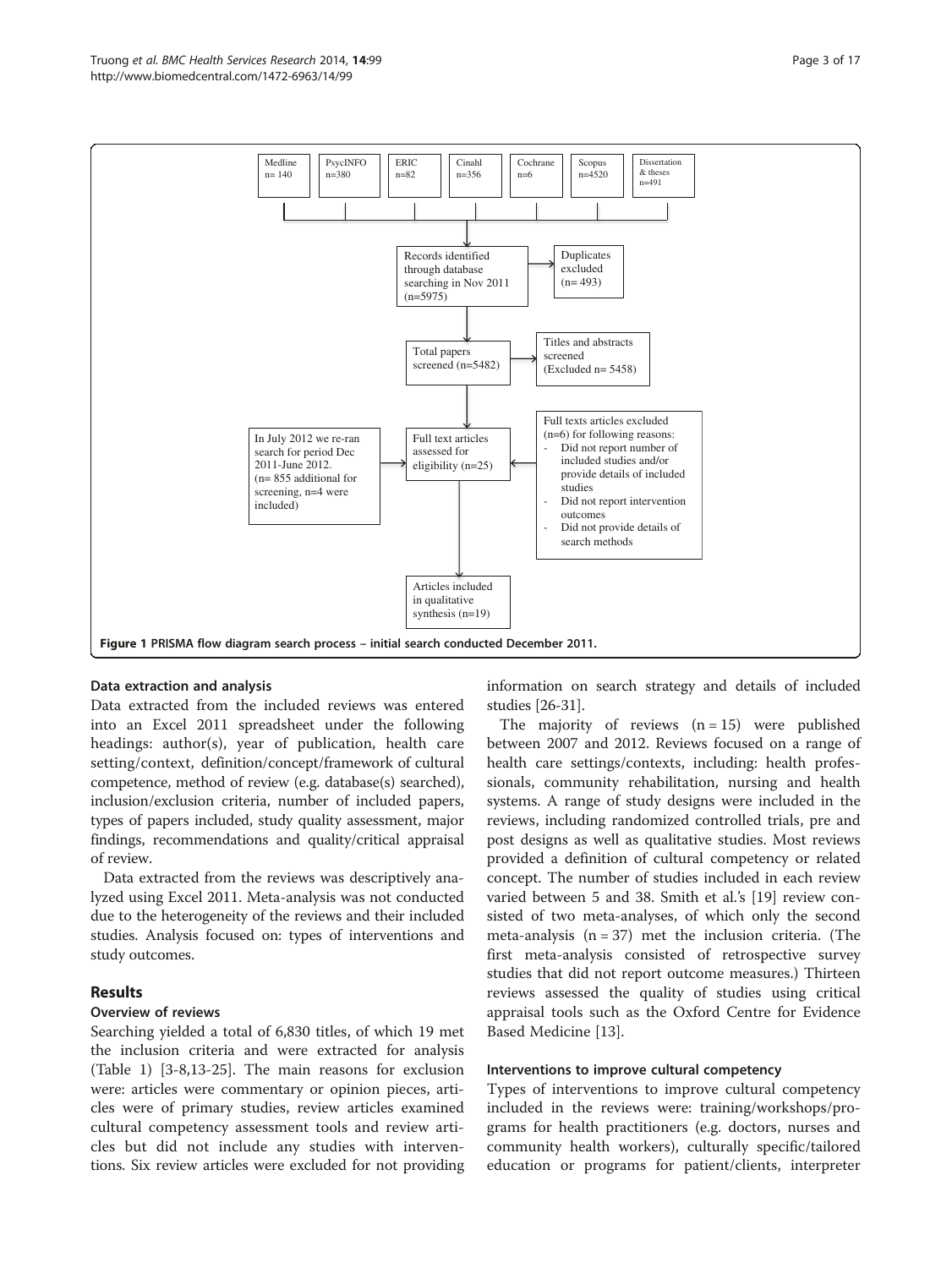<span id="page-3-0"></span>

|  | Table 1 Summary of 19 included reviews |  |  |  |
|--|----------------------------------------|--|--|--|
|--|----------------------------------------|--|--|--|

| Author &<br>vear of<br>publication | <b>Health context</b>                                                                                      | Definition of cultural<br>competence                                                                                                                                                                                                                                                                                                                                                                                                                                | Sources<br>(years of search)                                                                                                                  | Number of<br>included<br>papers | Type of papers                  | Outcomes                                                                                                                                            | Was study<br>quality<br>assessed? | <b>Major findings</b><br>(review authors'<br>conclusions)                                                                                                                                                                                                                                                                                                                                                                                                                                                                                                                                     | <b>Review</b><br>quality |
|------------------------------------|------------------------------------------------------------------------------------------------------------|---------------------------------------------------------------------------------------------------------------------------------------------------------------------------------------------------------------------------------------------------------------------------------------------------------------------------------------------------------------------------------------------------------------------------------------------------------------------|-----------------------------------------------------------------------------------------------------------------------------------------------|---------------------------------|---------------------------------|-----------------------------------------------------------------------------------------------------------------------------------------------------|-----------------------------------|-----------------------------------------------------------------------------------------------------------------------------------------------------------------------------------------------------------------------------------------------------------------------------------------------------------------------------------------------------------------------------------------------------------------------------------------------------------------------------------------------------------------------------------------------------------------------------------------------|--------------------------|
| Anderson<br>et al. 2003            | Healthcare<br>systems                                                                                      | Based on Cross et al.<br>1989 definition: 'a set of<br>congruent behaviors,<br>attitudes and policies<br>that come together in a<br>system, agency, or<br>among professionals<br>and enable effective<br>work in cross-culturally<br>situations'                                                                                                                                                                                                                    | Medline, Eric, Soc Abs,<br>SciSearch, Dissertation<br>Abs, Soc Sci Abs, Mental<br>Health Abs, Healthstar.<br>English only.<br>$(1965 - 2001)$ | 6                               | Intervention<br>studies         | 1) Patient satisfaction,<br>health status 2)<br>utilization of health<br>services                                                                   | Yes                               | Could not determine<br>the effectiveness of any<br>of these interventions,<br>because there were<br>either too few comparative<br>studies, or studies did not<br>examine the outcome<br>measures evaluated in this<br>review: client satisfaction<br>with care, improvements<br>in health status, and<br>inappropriate racial or<br>ethnic differences in use<br>of health services or in<br>received and recommended<br>treatment.                                                                                                                                                           | Moderate-<br>strong      |
| Beach et al.<br>2005               | Health<br>professionals<br>(physicians and<br>nurses). Most<br>studies located<br>in the United<br>States. | Cultural competence<br>has been defined as<br>"the ability of<br>individuals to establish<br>effective interpersonal<br>and working<br>relationships that<br>supersede cultural<br>differences" (Cooper<br>et al. 2002) by<br>recognizing the<br>importance of social<br>and cultural influences<br>on patients, considering<br>how these factors<br>interact, and devising<br>interventions that take<br>these issues into<br>account (Betancourt<br>et al. 2003). | Medline, Cochrane,<br>Embase, EPOC,<br>RDRB/CME, Cinahl<br>$(1980 - 2003)$                                                                    | 34                              | RCTs. controlled.<br>pre & post | 1) Provider outcomes:<br>knowledge, attitudes,<br>skills 2) patient<br>outcomes: satisfaction,<br>behaviors, health status<br>3) cost effectiveness | <b>No</b>                         | Cultural competence<br>training shows promise as<br>a strategy for improving<br>the knowledge, attitudes,<br>and skills of health<br>professionals. However,<br>evidence that it improves<br>patient adherence to<br>therapy, health outcomes,<br>and equity of services<br>across racial and ethnic<br>groups is lacking. It is<br>difficult to conclude from<br>the literature which types<br>of training interventions<br>are most effective on<br>which types of outcomes.<br>Also difficult to determine<br>which types of knowledge,<br>attitudes & skills are<br>impacted by training. | Moderate-<br>strong      |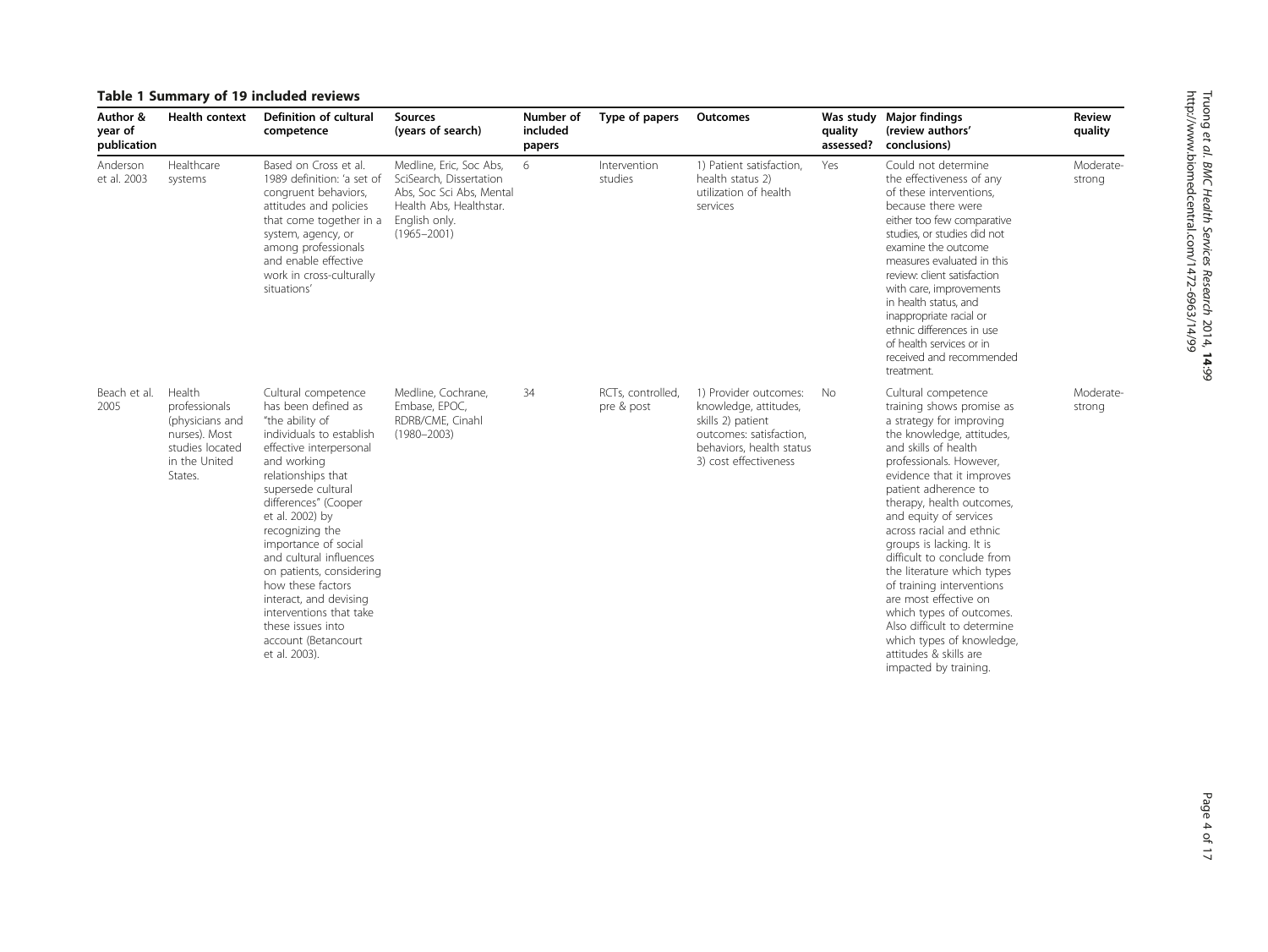Truong et al. BMC Health Services Research 2014, 14.<br>99 http://www.biomedcentral.com/1472-6963/14/99

| Bhui et al.<br>2007   | Mental health.<br>All studies<br>located in North<br>America.                                                                                                                 | Aim of the paper is to<br>develop a meaning<br>of CC                                                                                                                                                                                                                                                                                                                                                                                                                                                                      | Ingenta, Medline via<br>Ovid, Medline via<br>Pubmed, Medline Plus,<br>Health Outcomes.<br>HealthPromis, HSTAT,<br>DocDat, National<br>Research Register, NLM<br>Gate- way, Cam, ReFer<br>and Zetoc. (1985-2004) | 9 | No RCTs.<br>Oualitative &<br>quantitative<br>papers | 1) Provider outcomes<br>2) evaluations of<br>implemented models<br>of CC                                                                                          | <b>No</b> | There is limited evidence<br>on the effectiveness of CC<br>training and service<br>delivery. Few studies<br>published their teaching<br>and learning methods.<br>Only three studies used<br>quantitative outcomes.<br>One of these showed a<br>change in attitudes and<br>skills of staff following<br>training. No studies<br>investigated service user<br>experiences and<br>outcomes. | Moderate-<br>strong |
|-----------------------|-------------------------------------------------------------------------------------------------------------------------------------------------------------------------------|---------------------------------------------------------------------------------------------------------------------------------------------------------------------------------------------------------------------------------------------------------------------------------------------------------------------------------------------------------------------------------------------------------------------------------------------------------------------------------------------------------------------------|-----------------------------------------------------------------------------------------------------------------------------------------------------------------------------------------------------------------|---|-----------------------------------------------------|-------------------------------------------------------------------------------------------------------------------------------------------------------------------|-----------|------------------------------------------------------------------------------------------------------------------------------------------------------------------------------------------------------------------------------------------------------------------------------------------------------------------------------------------------------------------------------------------|---------------------|
| Chipps<br>et al. 2008 | Health<br>professionals<br>working in<br>community-<br>based<br>rehabilitation<br>including mental<br>health and<br>primary care. All<br>studies located<br>in North America. | "The ability to<br>effectively provide<br>services cross-culturally"<br>(Diller 1999). Cultural<br>competence training<br>programs aim to<br>increase "cultural<br>awareness, knowledge,<br>and skills leading to<br>changes in staff<br>(both clinical and<br>administrative)<br>behavior and<br>patient-staff interactions"<br>(Brach & Fraserirector<br>2000). Cultural<br>competence includes<br>the capability to identify,<br>understand, and respect<br>values and beliefs of<br>others (Anderson<br>et al. 2003). | CINAHL, Medline,<br>Pubmed, PsycINFO,<br>SABINET, Cochrane,<br>Google, NEXUS, and<br>unpublished abstracts<br>$(1985 - 2006)$                                                                                   | 5 | RCTs, quasi-<br>experimental,<br>evaluation studies | 1) Provider outcomes:<br>cultural knowledge and<br>attitudes, cultural<br>competence, 2) patient<br>health outcomes:<br>satisfaction, behaviors,<br>health status | Yes       | Positive outcomes were<br>reported for most training<br>programs. Reviewed<br>studies generally had<br>small samples and poor<br>design. 3 of the 5 studies<br>reported on patient/client<br>satisfaction.                                                                                                                                                                               | Strong              |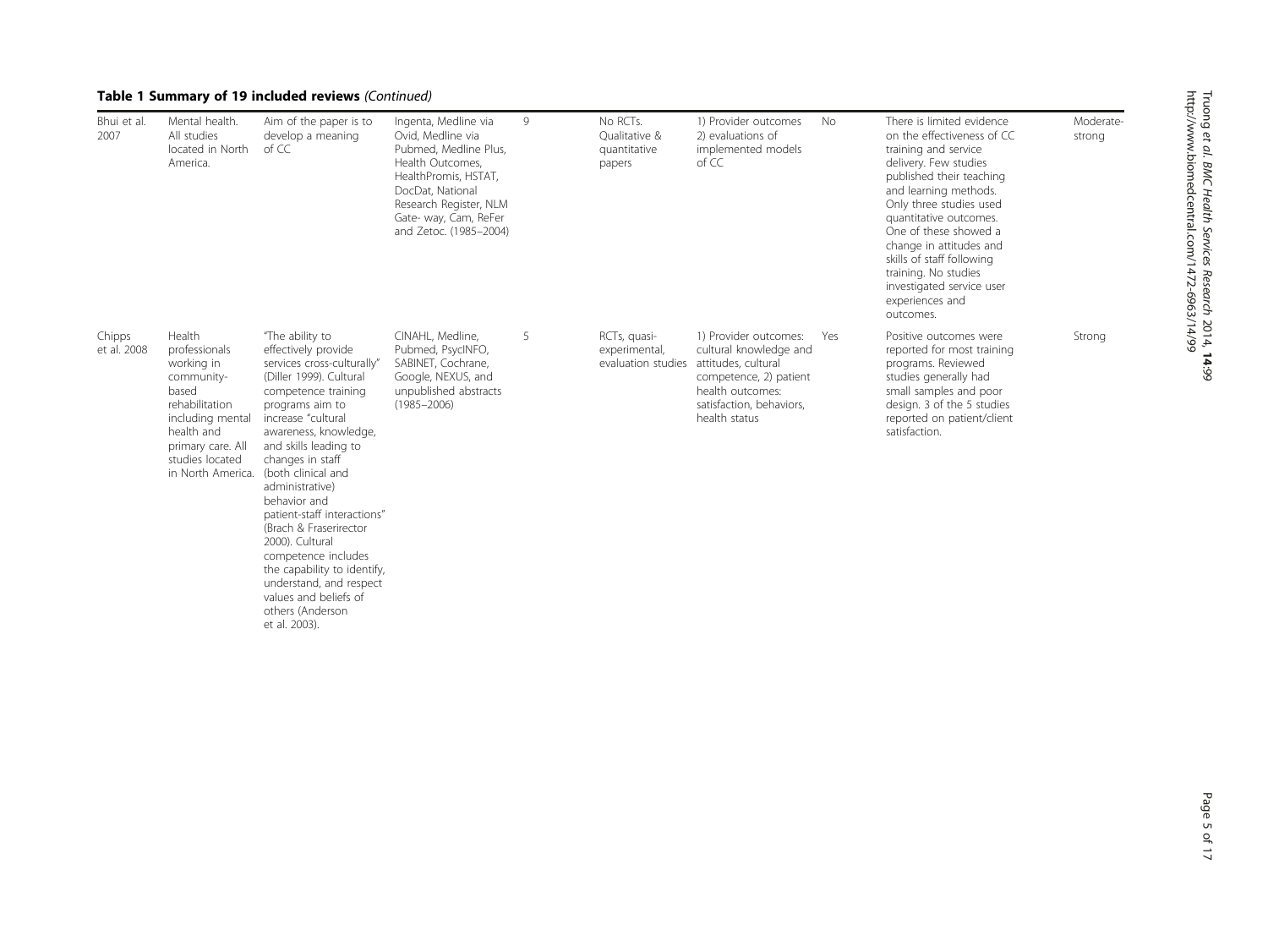## Table 1 Summary of 19 included reviews (Continued)

| Downing<br>et al. 2011    | Health care<br>workers in<br>Australia                                                           | Throughout this review,<br>the term 'indigenous<br>cultural training' will be<br>used to describe training<br>that is concerned with<br>assisting health workers<br>to provide health care<br>that is accessible,<br>meaningful and useful to<br>indigenous/other<br>minority groups in terms<br>of their social, emotional<br>and cultural wellbeing as<br>well as physical health. | CINAHL PLUS, MEDLINE, 9<br>Wiley InterScience,<br>ATSIHealth and<br>ProQuest.                                                                                                           |                              | Not reported                  | 1) Provider outcomes:<br>knowledge, attitudes,<br>awareness,                                                                  | <b>No</b> | There is scant evidence for<br>the effectiveness of<br>indigenous cultural<br>training. The only study to<br>assess knowledge and<br>attitudes before and after<br>training with a control<br>group found no effect.<br>Three studies also<br>documented positive<br>post-training reports but<br>it is unclear if this relates<br>to any change in practice<br>as a result of the training.<br>No information was avail<br>able with which to assess<br>systemic differences<br>between the programs<br>that did and did not<br>produce (perceived)<br>changes. | Moderate            |
|---------------------------|--------------------------------------------------------------------------------------------------|--------------------------------------------------------------------------------------------------------------------------------------------------------------------------------------------------------------------------------------------------------------------------------------------------------------------------------------------------------------------------------------|-----------------------------------------------------------------------------------------------------------------------------------------------------------------------------------------|------------------------------|-------------------------------|-------------------------------------------------------------------------------------------------------------------------------|-----------|------------------------------------------------------------------------------------------------------------------------------------------------------------------------------------------------------------------------------------------------------------------------------------------------------------------------------------------------------------------------------------------------------------------------------------------------------------------------------------------------------------------------------------------------------------------|---------------------|
| Fisher<br>et al. 2007     | Health care<br>provision to<br>non-White racial<br>and ethnic<br>groups in the<br>United States. | Cross' definition for<br>cultural competence.<br>Definition of cultural<br>leverage: a focused<br>strategy for improving<br>the health of racial and<br>ethnic communities by<br>using their cultural<br>practices, products,<br>philosophies, or<br>environments as<br>vehicles that facilitate<br>behavior change of<br>patients and<br>practitioners.                             | Medline, Cochrane,<br>Web of knowledge,<br>The New York Academy<br>of Medicine Grey<br>Literature Report<br>$(1985 - 2006)$                                                             | 38 (35<br>unique<br>studies) | RCTs, pre-post,<br>controlled | 1) Patient outcomes:<br>health behaviors 2)<br>access to health care<br>system 3) provider:<br>cultural competence            | Yes       | The interventions<br>reviewed increased<br>patients' knowledge for<br>self-care, decreased<br>barriers to access, and<br>improved providers'<br>cultural competence.<br>Interventions using<br>cultural leverage show<br>promise in reducing<br>health disparities, but<br>more research is needed.                                                                                                                                                                                                                                                              | Moderate            |
| Forsetlund<br>et al. 2010 | Health care for<br>ethnic minorities.<br>Most studies<br>located in the<br>United States.        | To collect and<br>summarise in a<br>systematic and<br>transparent manner the<br>effect of interventions<br>to improve health care<br>services for ethnic<br>minorities                                                                                                                                                                                                               | Cochrane Library,<br>MEDLINE, EMBASE,<br>British Nursing Index, ISI<br>Social Sciences/Science<br>Citation Index (SSCI/SCI)<br>and Research and<br>Development Resource<br>Base (RDRP). | 19                           | Randomized<br>controlled      | Quality of health care<br>services, use of health<br>care services, patient<br>health or the quality of<br>life for patients. | Somewhat  | Educational interventions<br>and electronic reminders<br>to physicians may in some<br>contexts improve health<br>care and health outcomes<br>for minority patients. The<br>quality of the evidence<br>varied from low to very<br>low. The quality of<br>available evidence for the<br>other interventions was<br>too low to draw reliable                                                                                                                                                                                                                        | Moderate-<br>strong |

conclusions.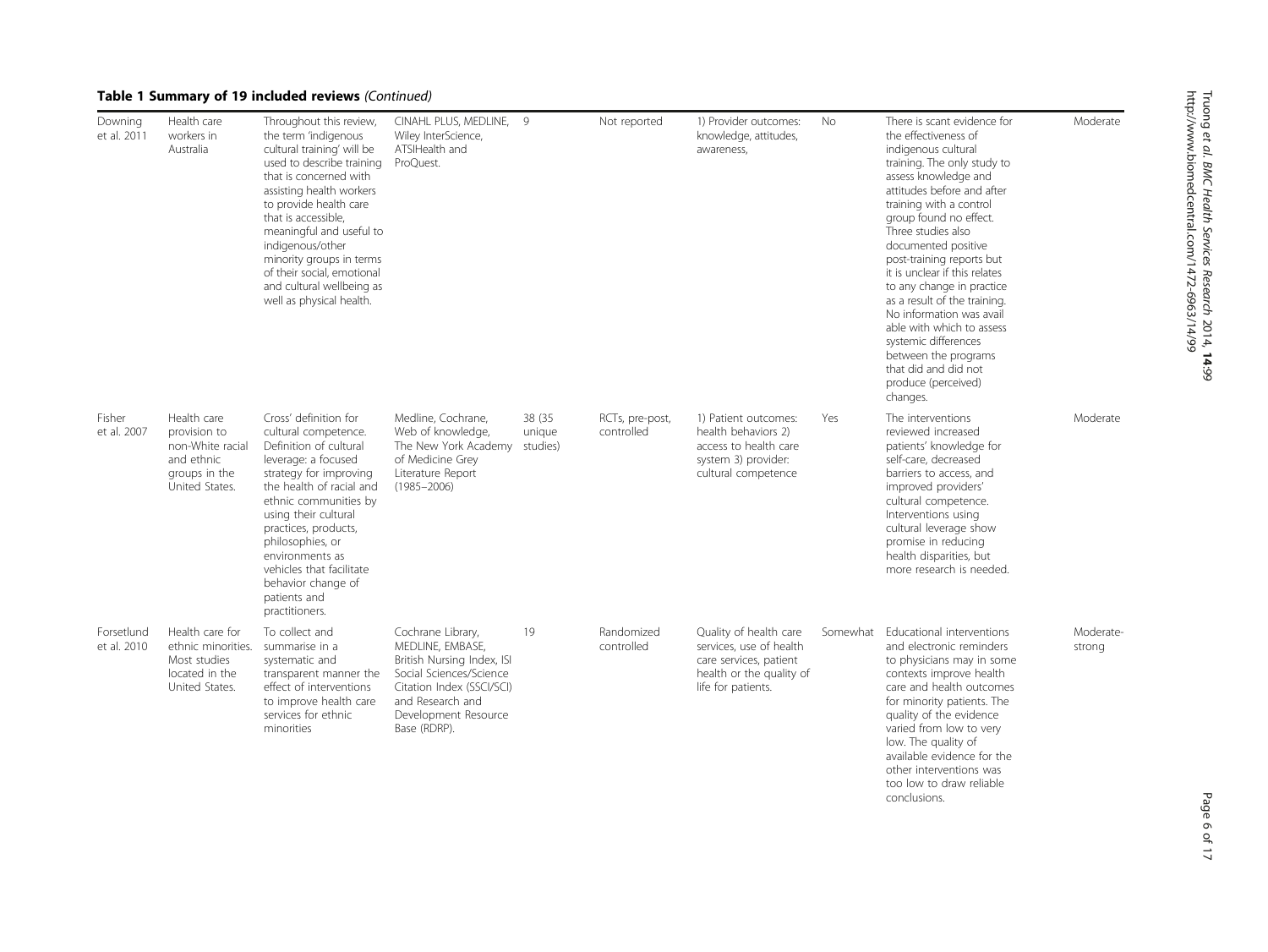| Table 1 Summary of 19 included reviews (Continued) |
|----------------------------------------------------|
|----------------------------------------------------|

| Harun<br>et al. 2012     | Cancer care to<br>ethnic minority<br>women. All<br>studies located<br>in the United<br>States.                                                                    | Defines "patient-centred<br>care": involves integrating<br>patient preferences and<br>values to quide clinical<br>decisions and<br>management, and it is<br>thought to facilitate<br>improved patient<br>satisfaction,<br>communication with<br>providers, safety, costs<br>and efficiency in the<br>health-care system. | Medline, PsycINFO,<br><b>EMBASE and Cochrane</b>                                                                                                                                                            | $\overline{7}$ | Randomized<br>controlled,<br>non-randomized.<br>mixed-method<br>experimental | Communication with<br>health providers,<br>decision-making,<br>treatment adherence,<br>general patient<br>participation,<br>treatment knowledge                                 | Yes | Of the 37 selected studies,<br>only 18 included valid<br>outcome measures.<br>Employing a combination<br>of multiple strategies is<br>more likely to be successful<br>than single interventions.<br>The impact of the<br>interventions on<br>participation was varied and<br>effectiveness may hinge on<br>a variety of factors, such as<br>type of intervention and<br>study population<br>characteristics. Given the<br>paucity of studies, it is<br>difficult to draw conclusions<br>about the effectiveness of<br>the different interventions<br>for this broad patient group. | Moderate-<br>strong |
|--------------------------|-------------------------------------------------------------------------------------------------------------------------------------------------------------------|--------------------------------------------------------------------------------------------------------------------------------------------------------------------------------------------------------------------------------------------------------------------------------------------------------------------------|-------------------------------------------------------------------------------------------------------------------------------------------------------------------------------------------------------------|----------------|------------------------------------------------------------------------------|---------------------------------------------------------------------------------------------------------------------------------------------------------------------------------|-----|------------------------------------------------------------------------------------------------------------------------------------------------------------------------------------------------------------------------------------------------------------------------------------------------------------------------------------------------------------------------------------------------------------------------------------------------------------------------------------------------------------------------------------------------------------------------------------|---------------------|
| Hawthorne<br>et al. 2008 | Community-<br>based or<br>hospital-based<br>settings. Diabetes<br>education for<br>ethnic minority<br>groups. Most<br>studies located<br>in the United<br>States. | 'Culturally appropriate'<br>health education is<br>defined here as<br>education that is<br>tailored to the cultural<br>or religious beliefs and<br>linguistic skills of the<br>community being<br>approached, taking into<br>account likely literacy<br>skills (Overland 1993).                                          | The Cochrane Library,<br>MEDLINE, EMBASE,<br>PsycINFO, CINAHL, ERIC,<br>SIGLE and reference<br>lists of article<br>(prior to 2007).                                                                         | 11             | <b>RCTs</b>                                                                  | Patient: health status.<br>behaviors, satisfaction,<br>knowledge.                                                                                                               | Yes | Culturally appropriate<br>diabetes health education<br>appears to have<br>short-term effects on<br>glycaemic control and<br>knowledge of diabetes<br>and healthy lifestyles.<br>None of the studies were<br>long-term, and so clinically<br>important long-term out<br>comes could not be<br>studied. No studies<br>included an economic<br>analysis.                                                                                                                                                                                                                              | Strong              |
| Henderson<br>et al. 2011 | Chronic health<br>conditions. Most<br>studies located<br>in the United<br>States.                                                                                 | Culturally safe services<br>were originally defined<br>as those where there is<br>no assault on a person's<br>identity caused by the<br>fact that service delivery<br>methods or processes<br>are alien to the person's<br>culture (Ramsden 1990).                                                                       | CINAHL, MEDLINE,<br>Joanna Briggs Institute,<br>Cochrane Library,<br>Lippincott, Williams and<br>Wilkins Collection.<br>PubMed, ProQuest,<br>Dissertations and<br>Theses, and Google<br>Scholar (1999-2009) | 24             | RCTs and<br>controlled trials                                                | 1) Utilization of health<br>services 2) patient<br>outcomes: satisfaction,<br>health behaviours,<br>health status 3)<br>provider outcomes:<br>awareness, cultural<br>competency | Yes | The review supported the<br>use of trained bi-lingual<br>health workers, who are<br>culturally competent, as a<br>major consideration in the<br>development of an<br>appropriate health service<br>model for culturally and<br>linguistically diverse<br>communities. Four studies<br>reviewed involved cultural<br>competency training for<br>healthcare providers and<br>all 4 indicated that cultural<br>competency training was<br>beneficial. Nevertheless,<br>the translation of cultural<br>knowledge into practice<br>remains problematic.                                 | Moderate            |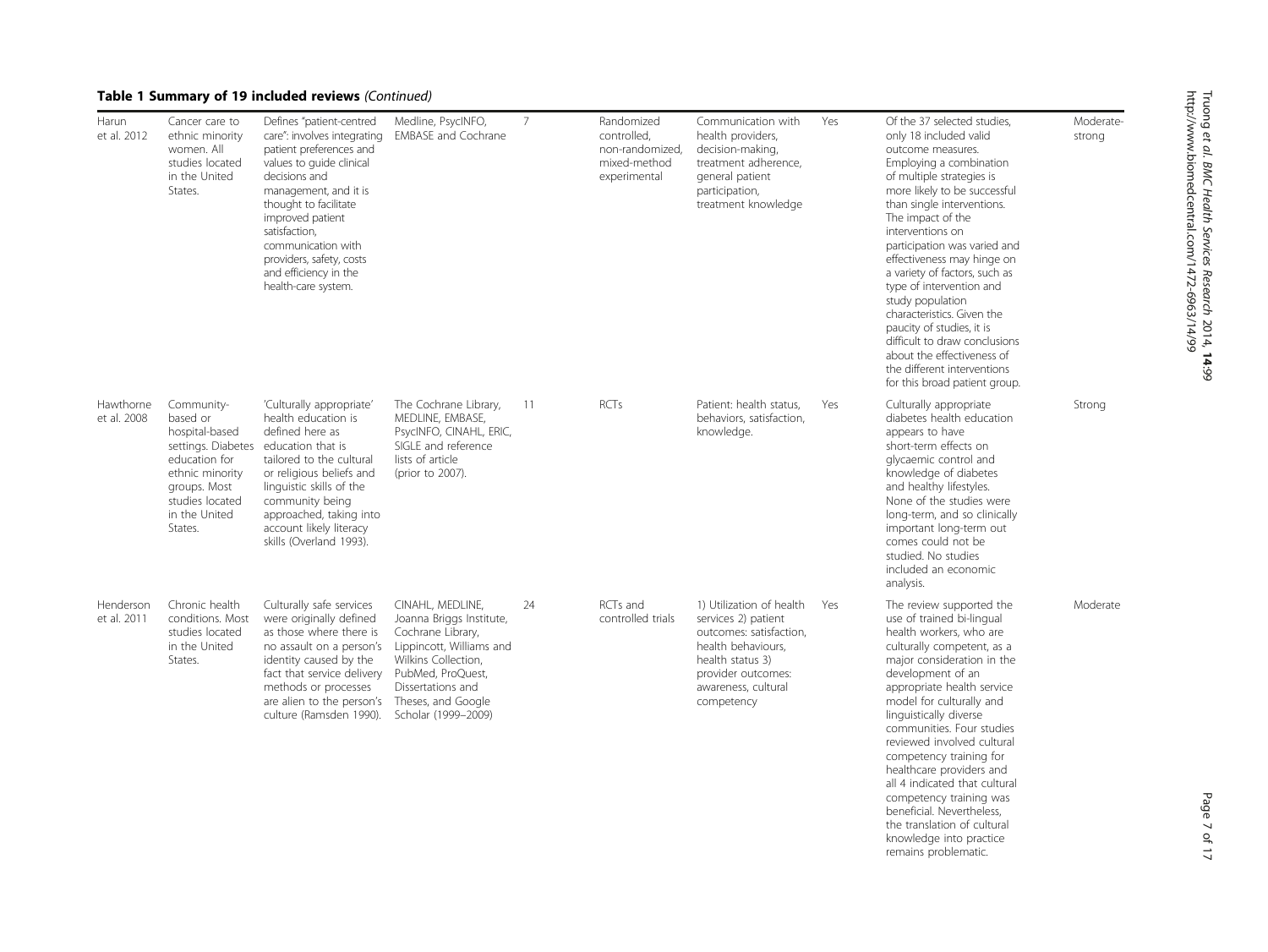# Truong et al. BMC Health Services Research 2014, 14.<br>99 http://www.biomedcentral.com/1472-6963/14/99

| Kehoe<br>et al. 2003 | Health care for<br>ethnic minority<br>groups. Most<br>studies located<br>in the United<br>States.                               | CC involves the actual<br>integration of congruent<br>behaviors, attitudes and<br>policies, within the<br>delivery of health care<br>in cross-cultural<br>situations. (Office of<br>Minority Health 2000)            | Medline, Cinhahl<br>$(1980 - 2001)$                                                                                                                                                                                                                                                                                                                                                                                                      | 14             | RCTs, quasi-<br>experimental                                                                                                                                                                 | Patient outcomes:<br>health status, health<br>behaviors                                                                                                  | Yes       | A small number of studies<br>demonstrated significantly<br>improved outcomes for<br>patients with diabetes<br>mellitus, drug addictions,<br>sexually transmitted infections and<br>other health problems, after<br>receiving culturally competent or<br>relevant<br>interventions. Few<br>studies examined<br>long-term effects of<br>interventions on health<br>outcomes.                                                                                                                               | Moderate            |
|----------------------|---------------------------------------------------------------------------------------------------------------------------------|----------------------------------------------------------------------------------------------------------------------------------------------------------------------------------------------------------------------|------------------------------------------------------------------------------------------------------------------------------------------------------------------------------------------------------------------------------------------------------------------------------------------------------------------------------------------------------------------------------------------------------------------------------------------|----------------|----------------------------------------------------------------------------------------------------------------------------------------------------------------------------------------------|----------------------------------------------------------------------------------------------------------------------------------------------------------|-----------|----------------------------------------------------------------------------------------------------------------------------------------------------------------------------------------------------------------------------------------------------------------------------------------------------------------------------------------------------------------------------------------------------------------------------------------------------------------------------------------------------------|---------------------|
| Kokko 2011           | Nursing.<br>Participants in<br>the studies were<br>from Australia,<br>Denmark,<br>Finland,<br>Germany,<br>Norway and<br>Sweden. | Cultural competence is<br>defined as a set of skills<br>and behaviors that<br>enable a nurse to work<br>effectively within the<br>cultural context of a<br>client/patient (Leininger<br>2002, Papadopoulos<br>2006). | MEDLINE and<br>Cumulative Index to<br>Nursing and Allied<br>Health Literature<br>(CINAHL) databases<br>$(2000 - 2009)$                                                                                                                                                                                                                                                                                                                   | $\overline{7}$ | Oualitative                                                                                                                                                                                  | 1) Provider outcomes:<br>cultural knowledge,<br>personal growth,<br>nursing student's<br>practice, preparedness<br>for cultural<br>competence in nursing | <b>No</b> | The results of the present<br>study demonstrate that<br>participating in overseas<br>student exchange<br>programs increased the<br>nursing students'<br>preparedness to be<br>culturally competent.                                                                                                                                                                                                                                                                                                      | Weak-<br>moderate   |
| Lie et al.<br>2011   | Health care<br>professionals.<br>Most studies<br>located in the<br>United States.                                               | Not reported                                                                                                                                                                                                         | MEDLINE/PubMed, ERIC, 7<br>PsycINFO, CINAHL and<br>Web of Science<br>databases (1990-2010)                                                                                                                                                                                                                                                                                                                                               |                | Intervention<br>studies                                                                                                                                                                      | Patient outcomes:<br>satisfaction, behaviors,<br>health status                                                                                           | Yes       | Study quality was low to<br>moderate. Effect size<br>ranged from no effect to<br>moderately beneficial.<br>There is limited research<br>showing a positive<br>relationship between<br>cultural competency<br>training and improved<br>patient outcomes.                                                                                                                                                                                                                                                  | Strong              |
| Lu et al.<br>2012    | Cancer screening Not reported<br>involving Asian<br>women. Most<br>studies located<br>in the United<br>States.                  |                                                                                                                                                                                                                      | MEDLINE, EMBASE,<br>Cochrane Database of<br>Systematic Reviews,<br>Cochrane CENTRAL<br>Register of Controlled<br>Trials, CINAHL,<br>CancerLit, DARE<br>Database of Reviews of<br>Effects, PsycINFO, ABI<br>Inform, ERIC, Social<br>Sciences Abstracts,<br>Sociological Abstracts,<br>Health Technology<br>Assessment Database<br>(University of York),<br><b>Proquest Dissertations</b><br>and Theses, and KUUC<br>Knowledge Utilization | 37             | Randomized<br>control trial<br>(including cluster<br>randomized trial,<br>and randomized<br>controlled<br>crossover trial),<br>non-equivalent<br>control group, or<br>prospective<br>cohort. | Breast cancer<br>screening, cervical<br>cancer screening, and<br>those studies targeting<br>both breast cancer and<br>cervical cancer<br>screening       | Yes       | Our review found that<br>intervention studies varied<br>greatly by study<br>population and<br>geographic area. Therefore<br>we could not arrive at a<br>conclusive and<br>generalizable conclusion<br>on effectiveness of any<br>one particular intervention.<br>Only eighteen of the<br>included studies reported<br>effectiveness based on<br>completion of<br>mammograms or pap<br>smear, either by self-report<br>and/or verified through<br>clinical record. While some<br>studies demonstrated the | Moderate-<br>strong |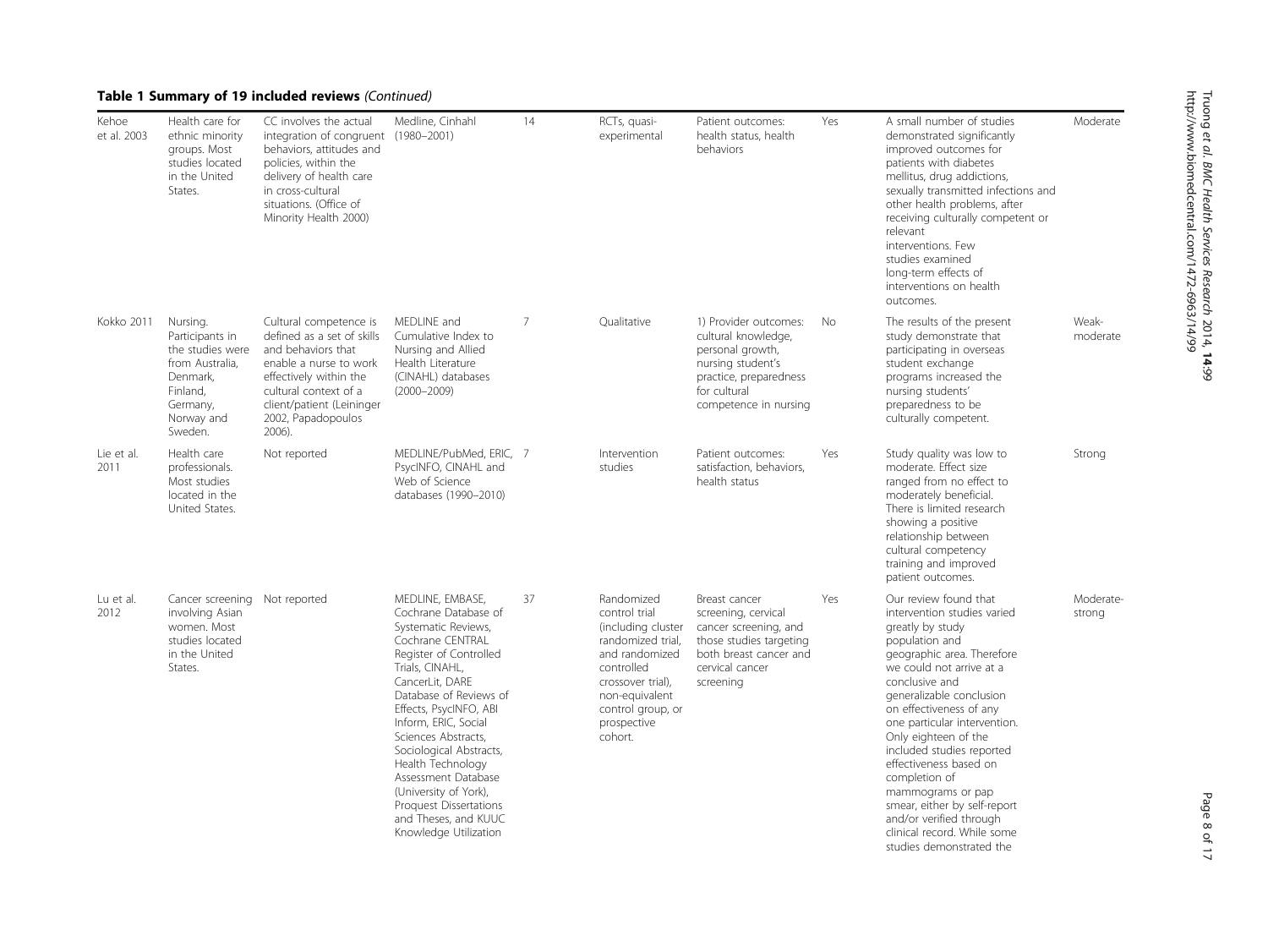|                        |                                                                                     |                                                                                                                                                                                                                                                                                                                                                         | Database (University<br>of Laval)                                                                                                                                                                                                                                                                                                                  |                |                                                                                                     |                                                                                                                                                                                                                                                                                                               |     | effectiveness of certain<br>intervention programs, the<br>cost effectiveness and<br>long-term sustainability of<br>these programs remain<br>questionable.                                                                                                                                                                                                                                                                                                                                                                                                                                       |                     |
|------------------------|-------------------------------------------------------------------------------------|---------------------------------------------------------------------------------------------------------------------------------------------------------------------------------------------------------------------------------------------------------------------------------------------------------------------------------------------------------|----------------------------------------------------------------------------------------------------------------------------------------------------------------------------------------------------------------------------------------------------------------------------------------------------------------------------------------------------|----------------|-----------------------------------------------------------------------------------------------------|---------------------------------------------------------------------------------------------------------------------------------------------------------------------------------------------------------------------------------------------------------------------------------------------------------------|-----|-------------------------------------------------------------------------------------------------------------------------------------------------------------------------------------------------------------------------------------------------------------------------------------------------------------------------------------------------------------------------------------------------------------------------------------------------------------------------------------------------------------------------------------------------------------------------------------------------|---------------------|
| McQuilkin<br>2012      | Nursing.<br>Participants in<br>the studies were<br>mostly from the<br>United States | Evidence of awareness<br>of personal culture,<br>values, beliefs, attitudes<br>and behaviours;<br>demonstrated ability to<br>assess cross-cultural<br>variations; and to<br>effectively perform<br>requisite skills needed to from identified articles.<br>assess and communicate<br>with individuals from<br>other cultures<br>(Cavillo et. al, 2009). | Health and Psychosocial 37 (16<br>Instruments, CINAHL<br>Plus with Full Text, ERIC,<br>Health Source: Nursing/<br>Academic Edition,<br>MEDLINE, PsycINFO,<br>EBSCO, COCHRANE,<br>CINAHL, reference lists                                                                                                                                           | interventions) | Case study,<br>expert opinion,<br>comparative<br>descriptive,<br>quantitative,<br>systematic review | 1) Increased self-<br>awareness of their own<br>values, attitudes, beliefs<br>and behaviors that<br>compose their culture,<br>2) increased skill in<br>assessment and<br>communication with<br>persons from other<br>cultures, and 3) ability<br>to provide an assess<br>ment of transcultural<br>differences | Yes | Findings demonstrated<br>that international<br>immersions provided<br>optimal experiences to<br>develop cultural<br>competence alone, but<br>more effective when<br>combined with other<br>strategies. International<br>immersion experiences<br>can increase student self-<br>awareness, cross-cultural<br>communication and<br>assessment skills, and<br>ability to assess cultural<br>differences. The evaluation<br>measures described in the<br>literature were consistently<br>student self-perception<br>rather than observed<br>development of the<br>student's cultural<br>competence. | Moderate            |
| Pearson<br>et al. 2006 | Nursing                                                                             | Definition: "the ability of<br>systems to provide care<br>to patients with diverse<br>values, beliefs and<br>behaviors, including<br>tailoring delivery to<br>meet patients' social,<br>cultural and linguistic<br>needs" (Betancourt<br>et al. 2002)                                                                                                   | CINAHL, Medline,<br>Current Contents, the<br>Database of Abstracts<br>of Reviews of<br>Effectiveness. The<br>Cochrane Library,<br>PsycINFO, Embase,<br>Sociological Abstracts,<br>Econ lit, ABI/Inform,<br>ERIC and PubMed. The<br>search for unpublished<br>literature used<br><b>Dissertation Abstracts</b><br>International.<br>(prior to 2005) | 19             | Quantitative,<br>qualitative,<br>reviews                                                            | 1) Patients: health<br>status, satisfaction 2)<br>nurses: 3) organisations<br>4) systems                                                                                                                                                                                                                      | Yes | The results identified a<br>number of processes that<br>would contribute to the<br>development of a culturally<br>competent workforce.<br>Appropriate and competent<br>linguistic services, and<br>intercultural staff training<br>and education, were<br>identified as key findings in<br>this review.                                                                                                                                                                                                                                                                                         | Moderate<br>-strong |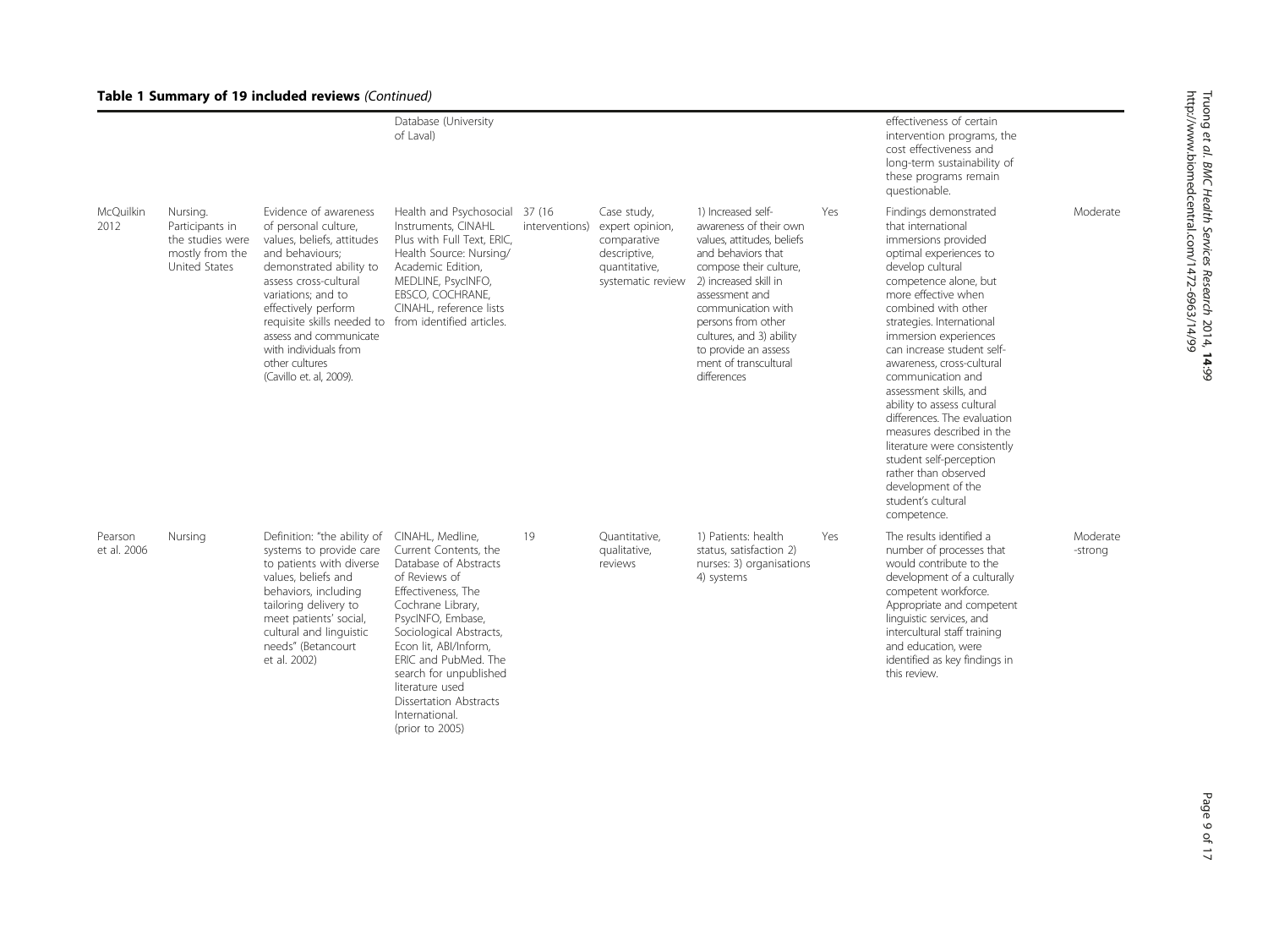# Truong et al. BMC Health Services Research 2014, 14.<br>99 http://www.biomedcentral.com/1472-6963/14/99

| Smith et al.<br>2006    | Mental health<br>professions. All<br>studies were<br>located in the<br>United States.           | Not reported                                                                                                                                                                                                                                 | <b>Dissertation Abstracts,</b><br>ERIC. HealthSTAR.<br>Medline, Mental Health<br>Abstracts, Programme<br>Applique' a' la Selection<br>et a' la Compilation<br>Automatiques de la<br>Litte'rature, PsycINFO,<br>Social Sciences Abstracts,<br>Social SciSearch.<br>Sociological Abstracts via<br>SocioFile, and Social<br>Work Abstracts<br>$(1973 - 2002)$ | $2 n = 37$ | Meta-analysis Outcome studies              | Meta-analysis 2- provider Yes<br>outcomes: multicultural<br>counseling competence,<br>racial identity, racial<br>prejudice, client-<br>counselor relationship |    | Multicultural education<br>interventions were<br>typically associated with<br>positive outcomes across a<br>wide variety of participant<br>and study characteristics.<br>Multicultural education<br>interventions that were<br>explicitly based on theory<br>and research yielded<br>outcomes nearly twice as<br>beneficial as those that<br>were not.                                                                                                                                                                                                                                                    | Moderate-<br>strong |
|-------------------------|-------------------------------------------------------------------------------------------------|----------------------------------------------------------------------------------------------------------------------------------------------------------------------------------------------------------------------------------------------|------------------------------------------------------------------------------------------------------------------------------------------------------------------------------------------------------------------------------------------------------------------------------------------------------------------------------------------------------------|------------|--------------------------------------------|---------------------------------------------------------------------------------------------------------------------------------------------------------------|----|-----------------------------------------------------------------------------------------------------------------------------------------------------------------------------------------------------------------------------------------------------------------------------------------------------------------------------------------------------------------------------------------------------------------------------------------------------------------------------------------------------------------------------------------------------------------------------------------------------------|---------------------|
| Sumlin &<br>Garcia 2012 | <b>Diabetes</b><br>management<br>involving<br>African American<br>women in the<br>United States | Cultural competence,<br>or tailoring, is defined as<br>"the process of creating<br>culturally sensitive<br>interventions, often<br>involving the adaptation<br>of existing materials<br>and programs for<br>racial/ethnic<br>subpopulation". | PubMed, Cumulative<br>Index to Nursing and<br>Allied Health Literature.<br>the Cochrane Review<br>database, and The<br>Diabetes Educator<br>journal index.                                                                                                                                                                                                 | 15         | RCTs and quasi-<br>experimental<br>designs | Dietary outcomes,<br>weight loss, changes<br>in metabolic control<br>(A1C), lipids, blood<br>pressure, and<br>cholesterol                                     | No | Of the 15 studies. 6<br>showed significant<br>improvements in food<br>practices, and 8 showed<br>significant improvements<br>in glycaemic control as a<br>result of the interventions.<br>It is not clear what<br>components of the 15<br>interventions were most<br>effective. Most studies did<br>not report the duration of<br>the sessions, thereby<br>making comparison of<br>"intervention dose"<br>impossible. In addition,<br>variations across the<br>studies in content and<br>methods used do not<br>point to specific<br>recommendations for<br>clinicians or educators to<br>adopt or avoid. | Moderate-<br>strong |
| Whittemore<br>2007      | Diabetes<br>management<br>involving<br>Hispanic<br>adults in the<br>United States.              | Not reported                                                                                                                                                                                                                                 | CINAHL, Medline,<br>PsycINFO (1990-2006)                                                                                                                                                                                                                                                                                                                   | 11         | RCTs, pre-post<br>design                   | Patient outcomes:<br>clinical, behavioral<br>and knowledge                                                                                                    | No | The majority of studies<br>in this review reported<br>significant improvements<br>in select clinical outcomes.<br>behavioral outcomes, or<br>diabetes-related<br>knowledge.                                                                                                                                                                                                                                                                                                                                                                                                                               | Moderate-<br>strong |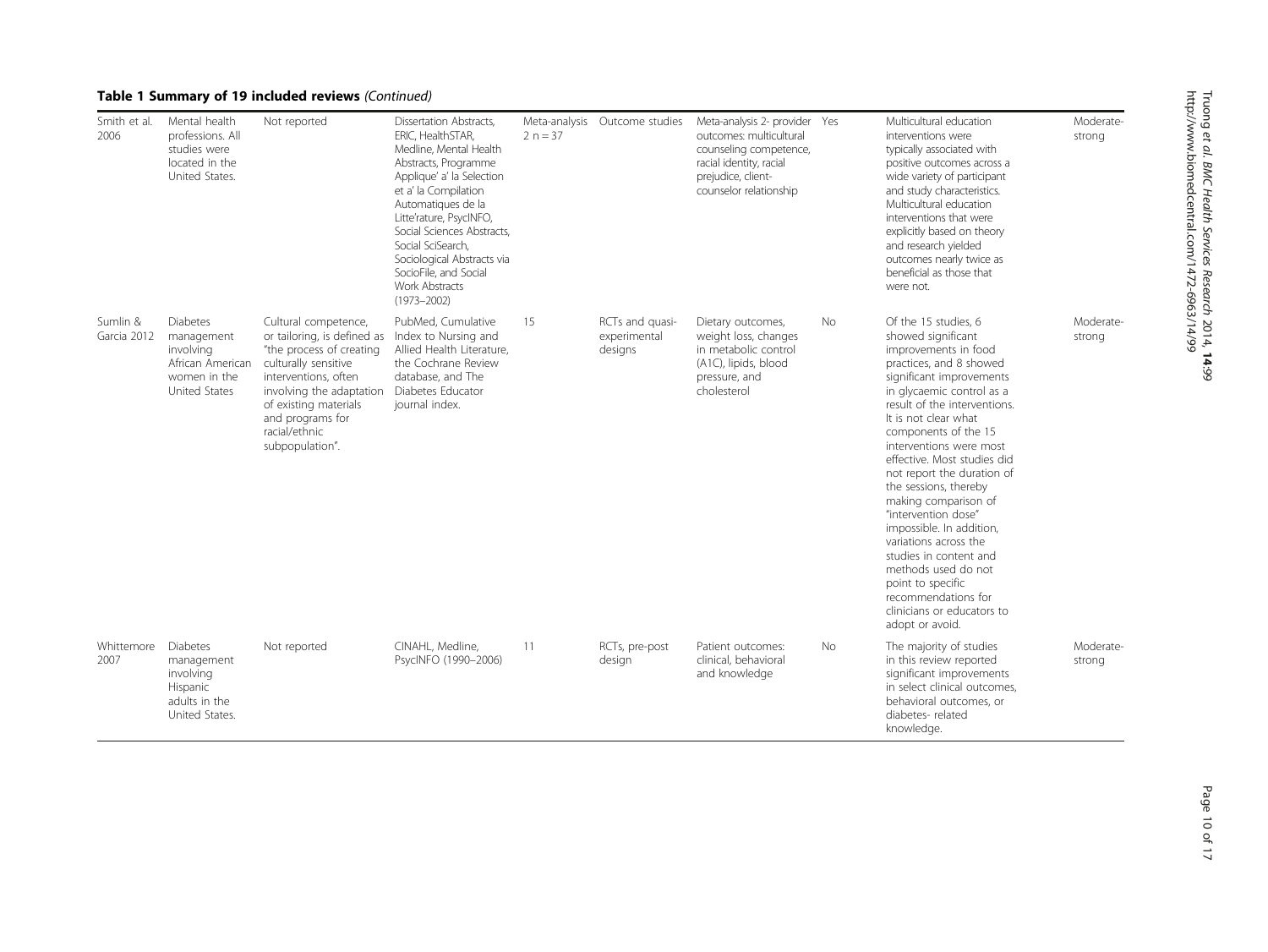services, peer education, patient navigators and exchange programs.

Seven of the 19 reviews focused solely on healthcare provider cultural competency interventions [\[6,7,13,14,17,19,23](#page-15-0)] whilst six reviews examined only culturally competency interventions aimed at patients/clients [\[8,18,20-22,24\]](#page-15-0). Three reviews included studies that examined organizational level interventions such as culturally adapting health programs for patients and employment of bilingual community health workers [[5,15,16](#page-15-0)]. One review focused primarily on interventions directed at health care personnel and/or organizations, although interventions targeting both health personnel and patients were also included [[25\]](#page-15-0). Another review looked at the structures and processes that support the development of culturally competent practices [[3](#page-15-0)]. Evaluated models of cultural competence in mental health were reviewed by Bhui et al. [\[4](#page-15-0)].

#### Study outcomes

There were three main categories of study outcomes amongst the reviews: provider-related outcomes, patient/ client-related outcomes and outcomes related to health service access and utilization. Evaluations of implemented models of cultural competency [[4\]](#page-15-0) and cost-effectiveness [[6\]](#page-15-0) were also examined.

#### Provider outcomes

Measured provider outcomes focused on knowledge, attitudes and skills related to cultural competency. In Beach et al.'s [\[6](#page-15-0)] review, knowledge refers to information about general cultural concepts such as the impact of culture on the patient-provider encounter or culturespecific knowledge such as traditional cultural practices. Attitude outcomes measured by studies included cultural self-efficacy (assessing learner confidence of knowledge and skills in relation to ethnic minority patients), attitudes towards community health issues, and interest in learning about patient and family backgrounds [\[6](#page-15-0)]. Skills included communication skills or use of treatment plan. In contrast, Smith et al.'s [\[19](#page-15-0)] review used multicultural counseling competence as their main outcome measure while Kokko [\[17\]](#page-15-0) included studies examined nursing students' cultural knowledge, personal growth and nursing practice.

#### Patient/client outcomes

There were a variety of patient/client outcomes reported, including physiological outcomes such as blood glucose, weight and blood pressure [\[8](#page-15-0)] as well as outcomes such as patient satisfaction and trust [\[7](#page-15-0)], knowledge of cancer screening and knowledge of health conditions [[15](#page-15-0)]. Behavioral outcomes such as dietary and exercise behaviors were also examined in three reviews [\[15,18,21](#page-15-0)]. Other reviews looked at primarily patient-focused interventions to improve breast and cervical cancer screening among

#### Health service access and utilization outcomes

Outcomes related to health service access and utilization included use of bilingual community health workers, interpreters, and patient navigators. These interventions were designed to influence individuals' ability to access the resources of health care organizations by bridging the cultures of the organizations and those of the target communities [[15\]](#page-15-0).

Cost-effectiveness of interventions was considered in three reviews [\[6,8,24](#page-15-0)]. Beach et al. [\[6](#page-15-0)] noted that only 4 of 34 studies included in their review addressed the costs of cultural competence training. No studies in Hawthorne et al.'s [\[16\]](#page-15-0) review measured the cost effectiveness of their interventions, although some included a rough estimate of costs. Two studies in Lu et al.'s [\[24\]](#page-15-0) review reported cost information. These reviews noted this as an important limitation of studies they examined.

#### Major findings of reviews

#### Provider related outcomes

Six of the eight reviews that examined healthcare provider interventions found some evidence of improvement in provider outcomes such as knowledge, skills and attitudes in relation to cultural competency [\[6,15-17,19,23](#page-15-0)].

#### Patient/client related outcomes

Seven of the nine reviews that examined patient/client-related outcomes generally found evidence of some improvement in health outcomes. Hawthorne et al.'s [\[8](#page-15-0)] review of culturally appropriate diabetes health education found short-term effects (up to one year) on glycemic control and knowledge of diabetes and healthy lifestyles. However, long-term effects (one year or more) were not examined by any studies. Whittemore [[20](#page-15-0)] also reviewed culturally appropriate interventions in relation to diabetes, but for Hispanic populations only, finding evidence of significant improvements in selected clinical outcomes, behavioral outcomes and diabetes-related knowledge in the majority of studies. Sumlin & Garcia [[21](#page-15-0)] found significant improvement in food practices and glycemic control amongst African American women with Type 2 diabetes following use of culturally competent food-related interventions. Kehoe et al.'s [\[18\]](#page-15-0) review also found that culturally relevant interventions improved patient/client outcomes for conditions such as diabetes and drug addiction. Lie et al. [[7\]](#page-15-0) found a positive relationship between cultural competency training and improved patient/client outcomes. Chipps et al.'s [\[13](#page-15-0)] review included three studies measuring patient/client satisfaction, with only one of these three studies finding increased satisfaction of clients with their counselors. Reviews by Harun et al. [[22](#page-15-0)] and Lu et al. [[24](#page-15-0)]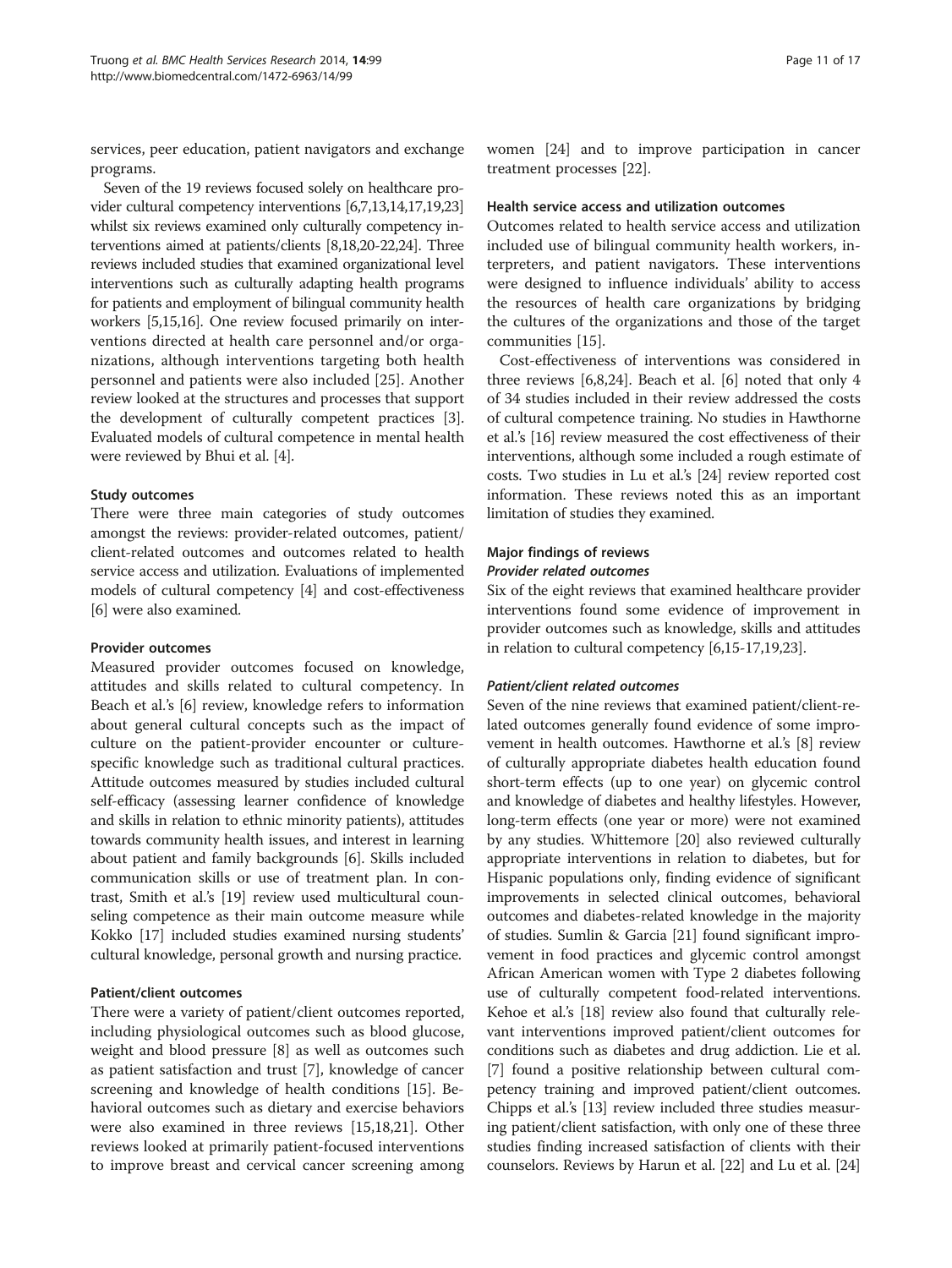found mixed results, and hence were unable to draw generalizable conclusions in relation to patient participation in treatment and cancer screening, respectively.

#### Outcomes related to access and utilization of health services

Four of five reviews that included studies related to health service outcomes found some evidence of improvement. Fisher et al. [[15\]](#page-15-0) reviewed a range of interventions to narrow racial disparities in primary and tertiary health care settings, grouped into three categories: patient behavioral change, access to care, and health care organization innovation. They found that interventions using culturally specific patient navigators and community health workers were among the most successful. Henderson et al. [\[16\]](#page-15-0) reviewed a range of culturally appropriate interventions to manage chronic disease among racial/ethnic minorities, also finding support for the use of trained bilingual health workers to promote greater uptake of disease prevention strategies. From a healthcare systems perspective, Anderson et al. [[5\]](#page-15-0) found a lack of both quantity and quality of studies focused on improving cultural competency. Pearson et al. [[3\]](#page-15-0) found that appropriate and competent linguistic services and intercultural staff training and education were key in developing effective culturally competent practices in nursing. Forsetlund et al. [[25](#page-15-0)] found that education interventions and electronic reminders to physicians may improve health care and health outcomes for minority patients. However, the quality of evidence for these interventions was graded as low to very low.

#### Other outcomes

Bhui et al.'s [[4\]](#page-15-0) review included studies that evaluated implemented models of cultural competence; essentially organizational approaches. They concluded that culturally competent care and services at the organizational level is addressed in different ways depending on the local context, for example managed care and insurance based service models in the United States may not to translatable in settings where services are dependent on government funds.

#### Quality of studies within reviews

The majority of reviews noted methodological limitations of studies. This limited conclusive statements about the effectiveness of interventions to increase cultural competency. The main methodological criticisms of the studies by the reviews were: small samples [\[13](#page-15-0)], poor methodological rigor [\[7,13,15](#page-15-0)], no or few long-term studies [\[8,18](#page-15-0)], no economic analysis of interventions [[6,8\]](#page-15-0), reliance on self-report measures [\[19](#page-15-0)], lack of detail about interventions [\[7,19](#page-15-0)], lack of patient outcome measures [[4-6,15\]](#page-15-0) and lack of objective provider measures related to change in practice [\[14,17](#page-15-0)].

Some reviews reported the quality/strength of evidence supporting the outcomes measured [[5-8,15,25](#page-15-0)]. For example, Beach et al. [[6](#page-15-0)] graded the strength of evidence for each outcome type based on its quality, quantity, and consistency (grades  $A - D$ ). In their review, evidence of impacts on provider knowledge were graded A compared with provider attitudes which were graded B.

#### Recommendations of reviews

Twelve of the nineteen reviews concluded that further research (e.g. more rigorous trials and evaluations) was required to determine the effectiveness of interventions to improve cultural competency for providers and patients/ clients. The reviews found that many of the studies were difficult to compare as different frameworks of cultural competency were used and studies often lacked a standardized and validated instrument to measure cultural competence [[6\]](#page-15-0). Most reviews concluded that training had positive impacts on provider outcomes. However, it was difficult to determine exactly what types of training interventions were most effective in relation to particular outcomes [[6,13,19](#page-15-0)]. A need for research into long-term outcomes [[8](#page-15-0),[18](#page-15-0)] was identified along with the need to consider other factors that facilitate cultural competency, such as links with community organizations [[3,15](#page-15-0)]. It was also recommended that cost-effectiveness be assessed [\[8,24\]](#page-15-0).

#### Limitations of reviews

Some of the reviews focused on one type of intervention such as diabetes education for patient outcomes [\[8](#page-15-0)] or health provider cultural competency training [[14\]](#page-15-0); one type of study outcome such as patient outcomes [\[7](#page-15-0)]; one type of study design such as randomized controlled trials [[25\]](#page-15-0); or a particular study population such as Hispanics [[20\]](#page-15-0), Asian women [[24\]](#page-15-0) or nurses [[17\]](#page-15-0). Although it may be more feasible for a review to focus on a particular group of health providers or type of health care setting, it limits generalizability and applicability of the findings. Many studies were heterogeneous in outcome and interventions, making statistical synthesis and analysis difficult [[13](#page-15-0)]. According to Smith et al. [\[19\]](#page-15-0), their meta-analysis was limited by: studies with single-group pre-to post-test assessments (e.g. [[32,33](#page-15-0)]), studies rarely reporting disaggregated data, and predominantly self-report measures (e.g. [[34,](#page-15-0)[35](#page-16-0)]).

It is also difficult to determine the extent to which knowledge and skills learnt from training/programs are translated into practice and how they impact on patient/ client outcomes [\[5,17](#page-15-0)]. Provider outcomes determined by self-report are subject to multiple threats to internal validity [\[36\]](#page-16-0) and hence limit the conclusions made regarding impact on provider practice [[19](#page-15-0)] and ultimately on patient outcomes.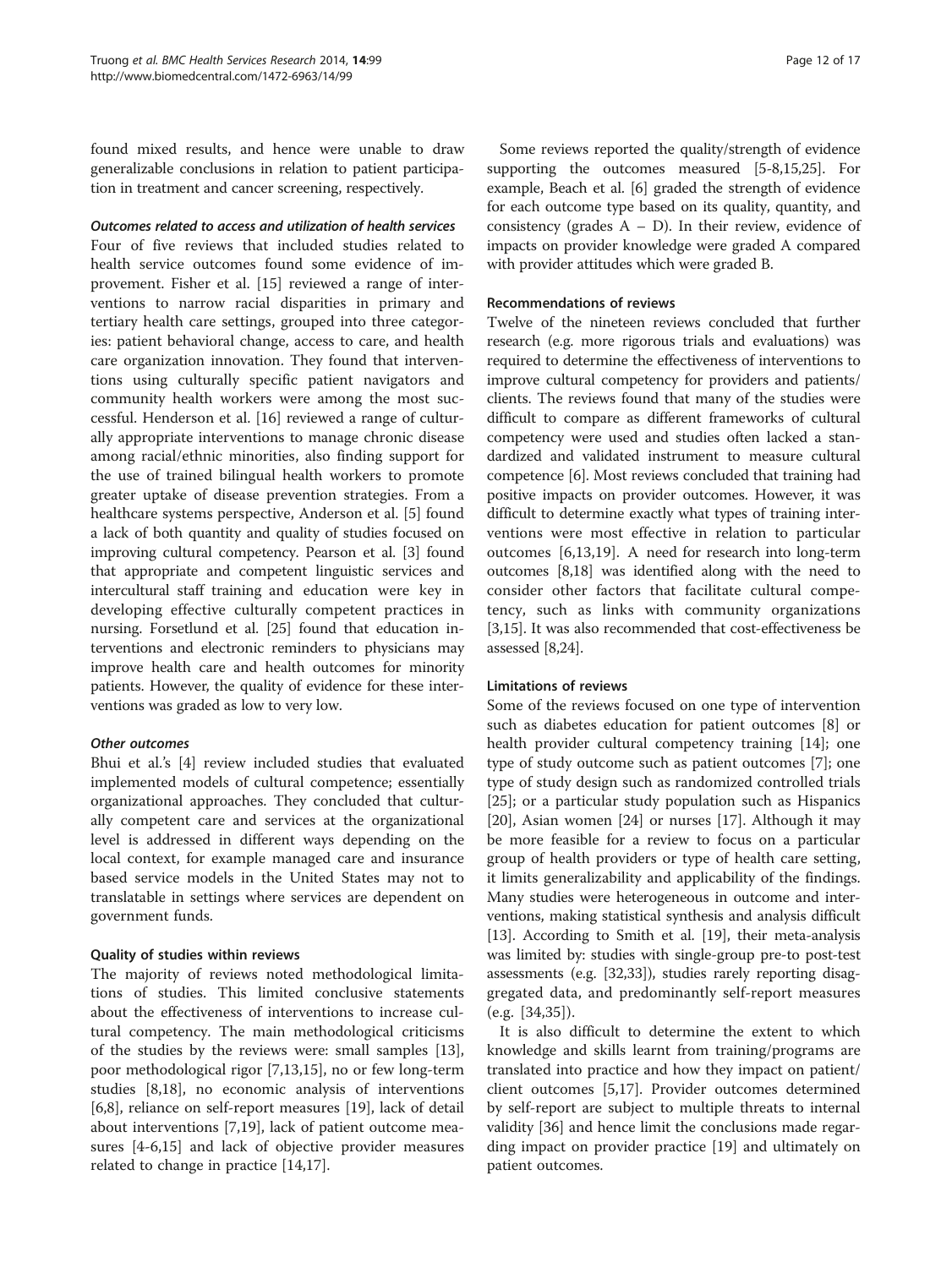The literature includes a diverse range of populations (e.g. African American, Hispanic/Latino, and Asian), health care settings (e.g. community centers, hospitals and academic medical centers) and interventions (e.g. culturally tailored programs for particular racial/ethnic groups and provider training). However, the majority of studies were based in the United States. Two reviews limited their included studies to only those conducted in the United States [[15](#page-15-0),[21](#page-15-0)].

#### Heterogeneity of reviews and studies

Meta-analysis was not conducted in this review of reviews due to the heterogeneity of the reviews and their included studies. Intervention effects were also difficult to determine as only some reviews described outcomes in terms of statistical significance and effect sizes [[5,6,8,13,19](#page-15-0)]. Some reviews noted that studies rarely provided sufficient information on the curriculum or format, or details of the providers involved (e.g. age, race, gender, prior training) making it difficult to conclude from studies which types of training interventions were most effective for which groups and in producing which particular outcomes [\[6,7\]](#page-15-0).

#### Critical appraisal of reviews

All reviews were critically appraised by two authors using the health-evidence.org tool for reviews [\[12\]](#page-15-0) and companion tool dictionary [\[37](#page-16-0)]. This process was reliant on the author's prior knowledge and experience of the topic, research principles and study design methods. There were minor disagreements between authors and consensus was reached through discussion. Reviews were predominantly of moderate-strong quality (overall assessment of review quality is included in Table [1](#page-3-0)).

#### Design of reviews

All reviews had a clearly focused question in relation to the population, intervention and outcomes. Appropriate inclusion criteria to select primary studies were used by the majority of reviews. The majority of reviews described comprehensive search strategies, although some were slightly limited in scope [\[4,14,15,20](#page-15-0)]. For example, Kehoe et al. [\[18](#page-15-0)]'s search strategy consisted of only two electronic databases. The number of years covered by the search strategies was 20 years or more by the majority of reviews. Two reviews [[16](#page-15-0),[17](#page-15-0)] covered 10–11 years, one review searched between 2005–2011 [\[23\]](#page-15-0), and one review [[14](#page-15-0)] did not provide this information.

#### Methodological rigor of reviews

The methodological rigor of studies was identified and described in thirteen reviews [[3,5,7,8,13,15,16,18,19,22](#page-15-0)-[25](#page-15-0)]. The methodological rigor of primary studies using an assessment tool/scale was conducted by all these reviews except for two [[18,19\]](#page-15-0). Nine reviews reported the use of two or more reviewers to assess each study for methodological quality [\[6-8,13,15-17,22,24](#page-15-0)]. Most reviews used appropriate methods for combining and comparing results across studies. However, Pearson et al.'s [\[3](#page-15-0)] results were not well presented.

#### **Discussion**

This systematic review of reviews has identified a number of key issues and limitations in what is currently known about interventions to improve cultural competency within healthcare. There was considerable heterogeneity amongst the reviews in relation to interventions used, patient populations, health provider populations, health contexts/settings as well as processes and outcomes of care. This reflects the complexity of the area and its translation to practice and research. Overall, positive effects were reported by most reviews, particularly in relation to provider outcomes. However, it remains unknown exactly what types of interventions are most effective, for whom, in what context, and why.

Reviews that compared different types of interventions, e.g. Henderson et al. [\[16\]](#page-15-0) and Fisher et al. [[15](#page-15-0)], found that the use of culturally trained health workers was the most effective. However, rather than being comparable, many of the primary studies in these reviews were a mixture of study designs focused on various interventions.

The included reviews were generally difficult to compare as different definitions and frameworks of cultural competency or related concepts were used. Some reviews did not provide a definition [[4,7,19,20,24\]](#page-15-0). The lack of uniformity in terminology and definition reflect the many variations of terms and definitions used in relation to cultural competency at present. This is likely a key contributing factor to the lack of consensus on the best ways to develop, implement and evaluate cultural competency interventions. Developing such consensus regarding terminology and definitions, with a view to improving evidence of effective cultural competency interventions is thus an important area of future work both theoretically and empirically.

Mixed findings were found by two reviews [\[22,24\]](#page-15-0). In their review of breast and cancer screening among Asian women, Lu et al. [\[24](#page-15-0)] determined that the effectiveness of interventions to promote screening depended on factors such as the type of intervention, methods of program delivery, study setting and ethnic population. Harun et al.'s [\[22\]](#page-15-0) review of interventions to improve participation in treatment found that the impact of these interventions was varied amongst the seven included studies. Both reviews found that patterns of intervention design and results of effectiveness were heterogeneous, therefore it was difficult to generalize the effectiveness of particular interventions for particular patient/client groups.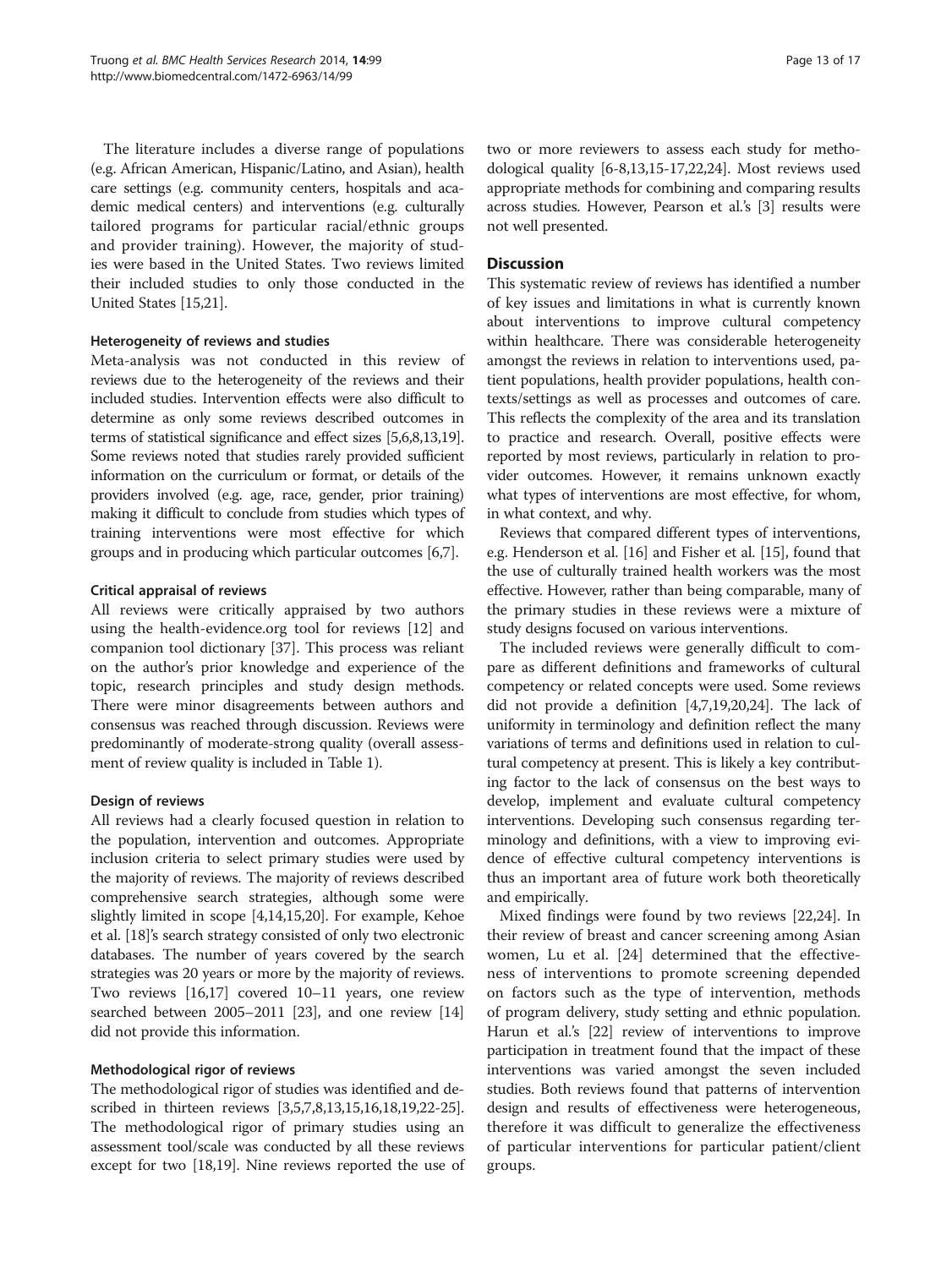#### Organizational context

Cross-cultural interactions are likely structured and shaped by the worldviews and past experiences of not only the staff and clients but also the culture of the organization, which is embedded in and produced by policy frameworks, organizational arrangements and physical settings of the organization [\[38\]](#page-16-0). Interventions to improve cultural competency need to consider the individual and organizational contexts and the interplay between them. Training programs may need to be tailored to particular groups, for example physicians would need particular knowledge and skills specific to their clinical tasks that would be inapplicable for reception staff.

It is likely that cultural competency training as a standalone strategy is insufficient to improve patient outcomes without concurrent systemic and organizational changes [[7,9](#page-15-0)[,39\]](#page-16-0). Embedding cultural competency in organizational policy documents such as position statements and strategic plans are more likely to result in sustained change within organizations. There should be a commitment among the leadership of the organization and embedded key performance indicators supported by allocated resources.

There is some evidence of a relationship between the cultural competence of health practitioners and the cultural competence of organizations [\[39,40](#page-16-0)]. Providers may be influenced by their organization's commitment and actions in relation to cultural diversity and vice versa. A study found that providers with attitudes reflecting greater cultural motivation to learn were more likely to work in clinics with more culturally diverse staff and those offering cultural training and culturally adapted patient education materials [[40](#page-16-0)].

In recognition that different components of the health system influence health outcomes, some models of cultural competency advocate a multi-level approach [\[2](#page-15-0)[,41](#page-16-0)]. Although some studies have shown that culturally competent practices among organizations are adopted to varying degrees [[42,43\]](#page-16-0), more research is needed in this area. Grol et al. [[44](#page-16-0)] found that empirical evidence of the effectiveness and feasibility of most theoretical approaches to produce change in health care was limited. Dreachslin et al. [\[45\]](#page-16-0) found a paucity of research on organizational behaviour in the healthcare and general management literature. A more recent review by Parmelli et al. [[46](#page-16-0)] showed limited available evidence regarding effective strategies to change organizational culture in health care. Barriers and incentives to organizational change should be considered when designing and implementing an intervention to increase the likelihood of success and sustained change [[47,48](#page-16-0)]. Issues related to organizational readiness for change and innovation also require consideration before implementing organizational cultural competency interventions [[49\]](#page-16-0). Understanding the reasons for adoption and spread of innovation can assist with addressing

the difficulties of organizational change [\[50](#page-16-0)]. Planning and implementation of cultural competency interventions should acknowledge the interaction between an intervention and the setting. Organizational cultural competence involves an understanding of the strengths and weaknesses of the health care organization and the unique needs of the people it serves.

#### Beyond self-assessment

Self-assessment was the most common approach to assessing cultural competency, which is a subjective measure subject to a range of biases [\[36\]](#page-16-0). The assessment tools were mostly process and survey tools, including patient satisfaction and provider self-assessment questionnaires as well as self-administered organizational checklists. Many of these tools have not been validated [[51](#page-16-0)]. Self-rating at the individual level may be affected by the respondents' level of cultural awareness and is subject to biases such as social desirability [\[52\]](#page-16-0). Broader organizational and systemic approaches to cultural competency should consider assessments of cultural competency that include objective measures such as document review [\[52](#page-16-0)]. Moving beyond self-assessment is a necessary step towards developing a stronger evidence base for the use of cultural competency related interventions to improve patient/client health outcomes. In addition, more research is needed to determine how well both individual-level and organizational-level guidelines for cultural competency are followed by those directly involved in service delivery [\[53](#page-16-0)].

#### Broader issues of culture, racism and privilege

Academics have asked whether cultural competency can be achieved without focusing on issues related to racism and white privilege [[54,55\]](#page-16-0). Concepts related to racism, bias and discrimination were noted in some reviews [[3,5,6,14,15,23](#page-15-0)], although none were measured as outcomes in studies. Two of the 34 studies in Beach et al.'s (2005) review included mention of these concepts in their education content. Factors such as structural inequalities and racism may have a greater impact on health disparities between particular groups than cultural differences [\[56\]](#page-16-0).

Self-reflection and awareness of one's professional and personal culture is an important component of cultural competency [\[57\]](#page-16-0). Of the seven reviews that focused on provider outcomes, four discussed these concepts [[13,14,17,23](#page-15-0)]. This is despite these self-reflexive elements being critical to cultural competency. Cultural awareness alone is inadequate for addressing the effects of structural and interpersonal racism on health disparities. Cultural awareness training has been criticized for increasing stereotyping and reinforcing essentialist racial identities [\[58](#page-16-0)]. Reflexive antiracism training is a promising alternative to cultural awareness training that reflects upon the sources and impacts of racism on society whilst avoiding essentialism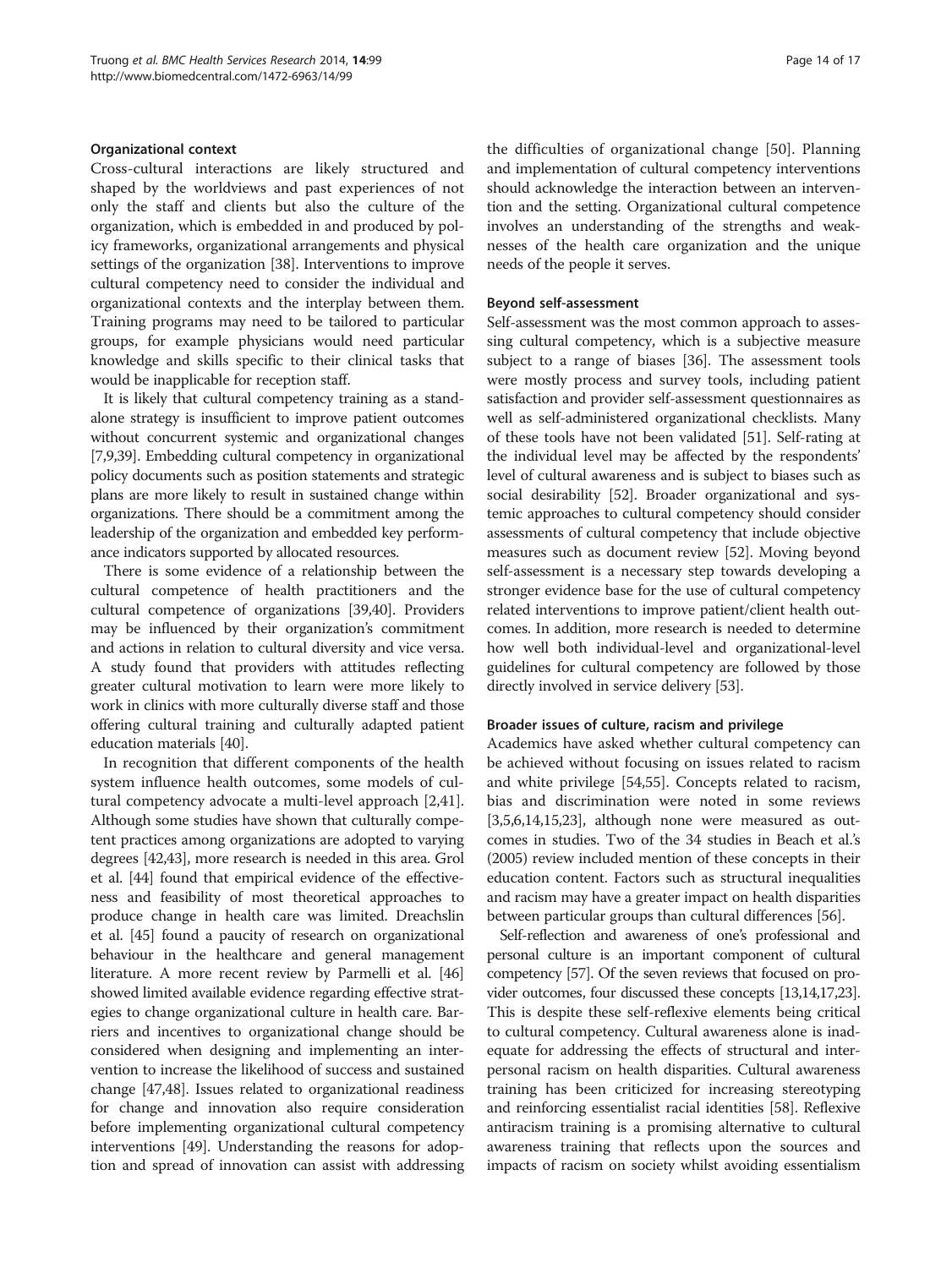and negative emotional reactions associated with White guilt [\[59\]](#page-16-0).

There is a tendency within healthcare to equate culture with essentialized notions of race and ethnicity, which can lead to practices that separate culture from its social, economic and political context [[10](#page-15-0)]. Narrow conceptualizations of culture and identity may limit the effectiveness of particular approaches, and a focus on specific cultural information may inadvertently promote stereotyping. Care must also be taken to avoid overfocusing on 'culture'. Although cultural differences may worsen the problem of differential access and discrimination, broader factors such as poor education and poverty may play a greater role in the poorer health outcomes of some individuals and groups in the community [\[60](#page-16-0)]. However income and race/ethnicity as risk factors for health disparities can overlap and discrimination is often a driver of socio-economic disparities [[61](#page-16-0)].

#### **Limitations**

A limitation of this review is that there may be primary studies in the field that are not included by existing reviews in the literature as this was a review of reviews rather than a review of primary studies. There were only 22 primary studies cited by more than one review. This is likely due to the relatively narrow focus of some reviews e.g., by health condition, minority groups or type of outcome (i.e. patient or practitioner). Another limitation is that only reviews published in English were included. Given that the timeframe for this review was 2000–2012 it is possible that reviews published prior to 2000 were not included. However, cultural competency did not achieve popularity until the late 1990s and government policies mandating cultural competence did not occur until the early 2000s [\[11\]](#page-15-0).

The search strategy could have been improved by adding more patient-related terms (e.g. migrant and refugee) and applying a more sensitive search filter for systematic reviews. It is possible that some reviews were excluded as a result, however it is unlikely that the overall findings would be significantly different as this paper includes reviews from various health care contexts and health care provider and patient populations as well as different types of studies and cultural competency interventions.

It is difficult to make a general statement about the strength of the effect of interventions as the reviews assessed their studies differently. Different critical appraisal tools were used by authors and a majority of reviews noted methodological limitations of studies in their reviews, which limited their ability to make conclusive statements about the effectiveness of interventions. In order to determine the strength of the effect, an assessment of all primary studies of the included reviews using a single critical appraisal tool to determine the effectiveness of their

interventions and an assessment of quality and bias of each individual study is required. However this is beyond the scope of this paper.

#### Conclusion

This systematic review of reviews of interventions to improve cultural competency within healthcare settings has synthesized all recent reviews in order to improve our understanding of the current evidence base and guide future research in this area. The majority of reviews found moderate evidence of improvement in provider outcomes and health care access and utilization outcomes. However, there was weaker evidence for improvements in patient/client outcomes.

This review has highlighted the breadth and complexity of research in this area as well as the popularity of this area as shown by the number of published reviews found during the period January 2000-June 2012, and particularly from 2007 onwards. Despite this popularity, it is clear that the evidence base is relatively weak, and there continues to be uncertainty in the field. First, there is no uniform definition or framework of cultural competence that is accepted across the spectrum of health contexts/ settings either within or between countries. Many terms are used interchangeably with cultural competency (e.g. cultural safety, cultural awareness, cultural responsiveness). Second, there are many potential outcomes from cultural competency interventions, as indicated by the variety of measures utilized in reviews, but very few validated tools to assess cultural competency in the published literature [[51,62\]](#page-16-0). Third, a lack of methodological rigor is common amongst the studies included in reviews. Moreover, many of the studies rely on self-report, which is subject to a range of biases, while objective evidence of intervention effectiveness was rare.

Future reviews should be explicit about their definition or framework of cultural competency and what constitutes a culturally competent intervention, whether at the individual-level, organizational-level or systemic-level. Reviews should also examine multiple outcomes at all three levels where possible due to the multi-dimensional nature of cultural competency interventions and the complexities in translating cultural competency into practice. Further development and assessment of organizational cultural competency models and assessment tools is needed [\[63](#page-16-0)].

Multi-level interventions should consider the different contexts (e.g. government policy vs. community issues) and cultures (e.g. individual vs. organizational) that can affect the implementation and success of interventions to improve cultural competency. Issues related to organizational change and understanding the mechanisms by which health innovations are adopted should also be taken into account. There is also need for research to examine the time and resources required to implement interventions in addition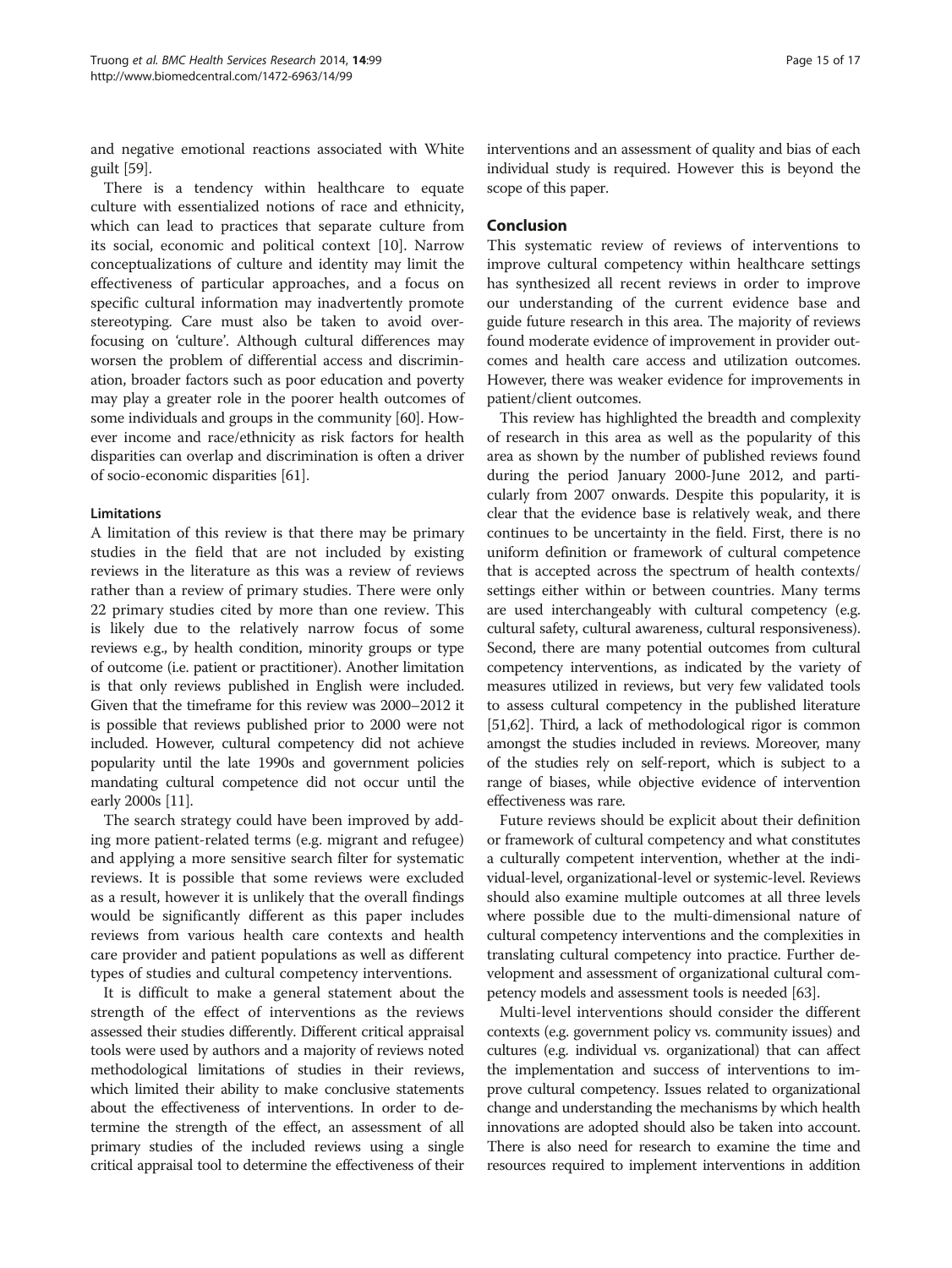<span id="page-15-0"></span>to identifying the most feasible and effective approaches [6]. This is particularly important for organizational or systemic approaches where cost-benefit/effectiveness is an important consideration.

## Additional file

[Additional file 1:](http://www.biomedcentral.com/content/supplementary/1472-6963-14-99-S1.doc) Search terms used in search strategy.

#### Competing interests

The authors declare that they have no competing interests.

#### Authors' contributions

All authors developed the idea for the systematic review and contributed to the concept and design. MT conducted the searching and drafted the tables and figures. All authors contributed to the writing of the manuscript and read and approved the final manuscript.

#### Acknowledgements

MT was supported by an Australian Postgraduate Award during the preparation of this manuscript. NP was supported by an NHMRC postdoctoral training fellowship (628897) and the Victorian Health Promotion Foundation during the preparation of this manuscript.

#### Author details

<sup>1</sup>McCaughey VicHealth Centre for Community Wellbeing, Melbourne School of Population and Global Health, The University of Melbourne, Carlton, Australia. <sup>2</sup> Centre for Citizenship and Globalization, Faculty of Arts and Education, Deakin University, Burwood, Australia.

#### Received: 15 May 2013 Accepted: 21 February 2014 Published: 3 March 2014

#### References

- 1. Saha S, Beach MC, Cooper LA: Patient centeredness, cultural competence and healthcare quality. J Natl Med Assoc 2008, 100(11):1275-1285.
- 2. Cross TL, Bazron BJ, Dennis KW, Isaacs MR: Towards a culturally competent system of care. A monograph of effective services for minority children who are severely emotionally disturbed. Washington DC: CASSP Technical Assistance Centre, Georgetown University Child Development Center; 1989.
- Pearson A, Srivastava R, Craig D, Tucker D, Grinspun D, Bajnok I, Griffin P, Long L, Porritt K, Han T, Gi AA: Systematic review on embracing cultural diversity for developing and sustaining a healthy work environment in healthcare. Int J Evid Based Healthc 2007, 5:54-91.
- 4. Bhui K, Warfa N, Edonya P, McKenzie K, Bhugra D: Cultural competence in mental health care: a review of model evaluations. BMC Health Serv Res 2007, 7:15.
- 5. Anderson LM, Scrimshaw SC, Fullilove MT, Fielding JE, Normand J: Culturally competent healthcare systems. A systematic review. American Journal of Preventative Medicine 2003, 24(3S):68–79.
- 6. Beach MC, Price EG, Gary TL, Robinson K, Gozu A, Palacio A, Smarth C, Jenckes M, Feuerstein C, Bass EB, Powe NR, Cooper LA: Cultural competence: A systematic review of health care provider educational interventions. Med Care 2005, 43:356–373.
- 7. Lie DA, Lee-Rey E, Gomez A, Bereknyei S, Braddock CH: Does cultural competency training of health professionals improve patient outcomes? A systematic review and proposed algorithm for future research. Journal General Internal Medicine 2011, 26(3):317–325.
- 8. Hawthorne K, Robles Y, Cannings-John R, Edwards A: Culturally appropriate health education for type 2 diabetes mellitus in ethnic minority groups (review). Cochrane Database Syst Rev 2008, 3:Art. No. CD006424.
- Vega WA: Higher stakes ahead for cultural competence. Gen Hosp Psychiatry 2005, 27:446–450.
- 10. Drevdahl D, Canales MK, Dorcy KS: Of goldfish tanks and moonlight tricks. Can cultural competency ameliorate health disparities? Advances in Nursing Science 2008, 31(1):13–27.
- 11. Office of Minority Health: National standards for culturally and linguistically appropriate services in health care. Final report. Washington DC: US Department of Health and Human Services; 2001.
- 12. Health-evidence.org: Quality assessment tool. Review articles: 2010. <http://health-evidence.org>.
- 13. Chipps JA, Simpson B, Brysiewicz P: The effectiveness of cultural competence training for health professionals in community-based rehabilitation: a systematic review of literature. Worldviews Evid Based Nurs 2008, 5(2):85–94.
- 14. Downing R, Kowal E, Paradies Y: Indigenous cultural training for health workers in Australia. Int J Qual Health Care 2011, 23(3):247-257.
- 15. Fisher TL, Burnet DL, Huang ES, Chin MH, Cagney KA: Cultural leverage: interventions using culture to narrow racial disparities in health care. Medical Care Research Review 2007, 64(5):243S–282S.
- 16. Henderson S, Kendell E, See L: The effectiveness of culturally appropriate interventions to manage or prevent chronic disease in culturally and linguistially diverse communities: a systematic review. Health Soc Care Community 2011, 19(3):225–249.
- 17. Kokko R: Future nurses' cultural competencies: what are their learning experiences during exchange and studies abroad? A systematic literature review. J Nurs Manag 2011, 19:673–682.
- 18. Kehoe K, Melkus GD, Newlin K: Culture within the context of care: an integrative review. Ethn Dis 2003, 13:344–353.
- 19. Smith TB, Constantine MG, Dunn TW, Dinehart JM, Montoya JA: Multicultural education in the mental health professions: A meta-analytic review. J Couns Psychol 2006, 53(1):132–145.
- 20. Whittemore R: Culturally competent interventions for Hispanic adults with type 2 diabetes: A systematic review. J Transcult Nurs 2007, 18(2):157–166.
- 21. Sumlin LL, Garcia AA: Effects of food-related interventions for African American women with Type 2 diabetes. Diabetes Educ 2012, 38(2):236–249.
- 22. Harun A, Harrison JD, Young JM: Interventions to improve patient participation in the treatment process for culturally and linguistically diverse people with cancer: A systematic review. Asia Pac J Clin Oncol 2013, 9(2):99–109.
- 23. McQuilkin D: Transcultural nursing clinical education: a systematic review of the literature since 2005 with recommendations for international immersion clinical courses. South Carolina: University of South Carolina; 2012.
- 24. Lu M, Moritz S, Lorenzetti D, Sykes L, Straus S, Quan H: A systematic review of interventions to increase breast and cervical cancer screening uptake among Asian women. BMC Public Health 2012, 12:413.
- 25. Forsetlund L, Eike MC, Vist GE: Effect of interventions to improve health care services for ethnic minority populations. Norsk Epidemiologi 2010, 20(1):41–52.
- 26. Brach C, Fraserirector I: Can cultural competency reduce racial and ethnic health disparities? A review and conceptual model. Med Care Res Rev 2000, 57:181–217.
- 27. Butler PD, Swift M, Kothari S, Nazeeri-Simmons I, Friel CM, Longaker MT, Britt LD: Integrating cultural competency and humility training into clinical clerkships: Surgery as a model. J Surg Educ 2011, 68(3):222–230.
- 28. Callister LC: What has the literature taught us about culturally competent care of women and children? MCN Am J Matern Child Nurs 2005, 30(6):380–388.
- 29. Hobgood C, Sawning S, Bowen J, Savage K: Teaching culturally appropriate care: a review of educational models and methods. Acad Emerg Med 2006, 13:1288-1295.
- 30. Edmonds ML: An integrative literature review of study abroad programs for nursing students. Nurs Educ Perspect 2012, 33(1):30–34.
- 31. Carroll JS, Edmondson AC: Leading organisational learning in health care. Qual Saf Health Care 2002, 11:51–56.
- 32. Brown SP, Parham T, Yonker R: Influence of a cross-cultural training course on racial identity attitudes of white women and preliminary perspectives. Journal of Counseling & Development 1996, 74:510-516.
- 33. Neville HA, Heppner MJ, Louie CE, Thompson CE, Brooks L, Baker CE: The impact of multicultural training on white racial identity attitudes and therapy competencies. Professional Psychology: Research and Practice 1996, 27(1):83–89.
- 34. Smith L: Evaluation of an educational intervention to increase cultural competence among registered nurses. J Cult Divers 2001, 8(2):50–63.